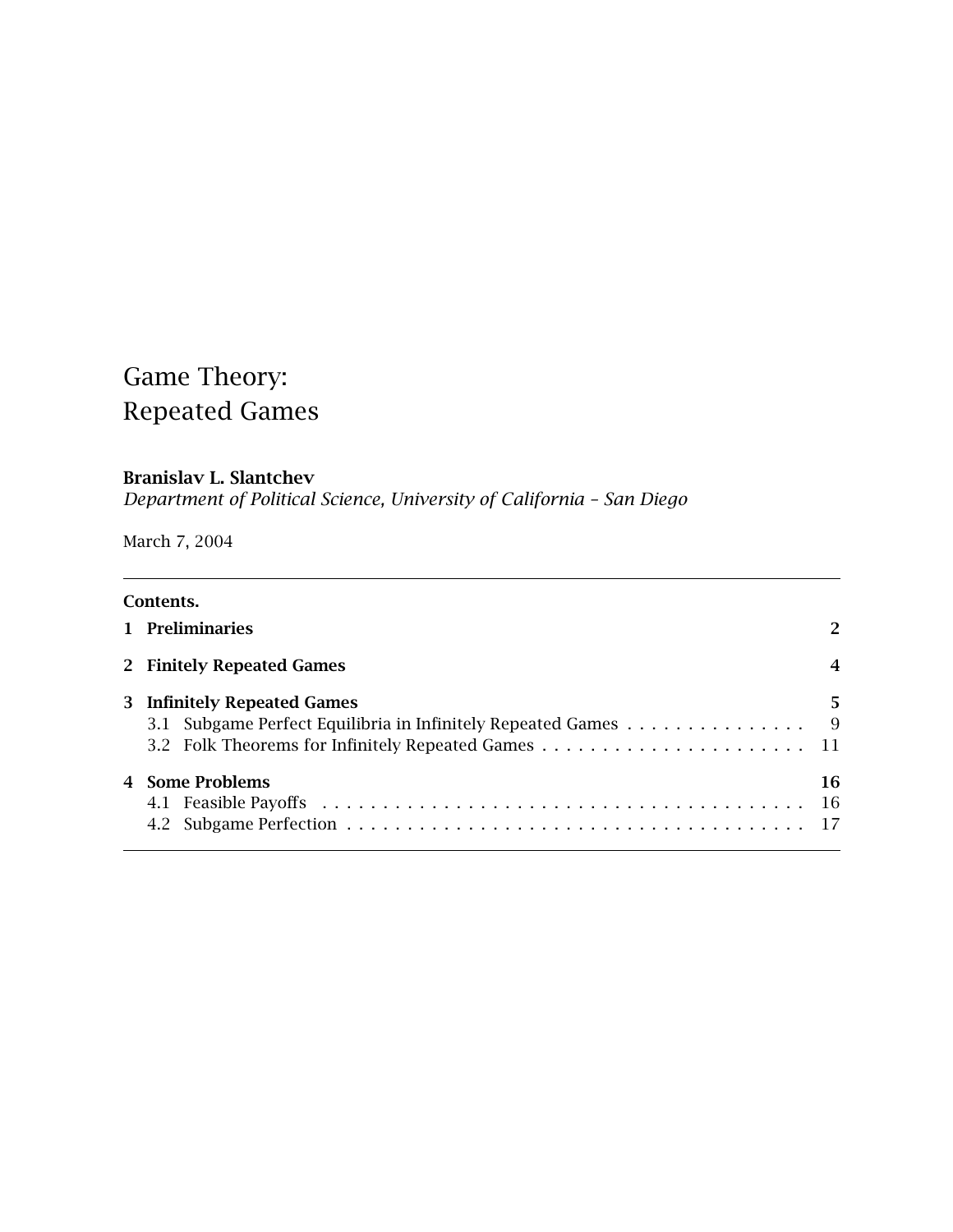We have already seen an example of a finitely repeated game (recall the multi-stage game where a static game with multiple equilibria was repeated twice). Generally, we would like to be able to model situations where players repeatedly interact with each other. In such situations, a player can condition his behavior at each point in the game on the other players' past behavior. We have already seen what this possibility implies in extensive form games (and we have obtained quite a few somewhat surprising results). We now take a look at a class of games where players repeatedly engage in the same strategic game.

When engaged in a repeated situation, players must consider not only their short-term gains but also their long-term payoffs. For example, if a Prisoner's Dilemma is played once, both players will defect. If, however, it is repeatedly played by the same two players, then maybe possibilities for cooperation will emerge. The general idea of repeated games is that players may be able to deter another player from exploiting his short-term advantage by threatening punishment that reduces his long-term payoff.

We shall consider two general classes of repeated games: (a) games with finitely many repetitions, and (b) games with infinite time horizons. Before we jump into theory, we need to go over several mathematical preliminaries involving discounting.

### **1 Preliminaries**

Let  $G = \langle N, (A_i), (g_i) \rangle$  be an *n*-player normal form game. This is the building block of a<br>repeated game and is the game that is repeated. We shall call *C* the stage game. This can repeated game and is the game that is repeated. We shall call *G* the **stage game**. This can be any normal form game, like Prisoner's Dilemma, Battle of the Sexes, or anything else you might conjure up. As before, assume that *G* is finite: that is it has a finite number of players *i*, each with finite action space  $A_i$ , and a corresponding payoff function  $g_i : A \to \mathbb{R}$ , where  $A = \triangle A_i$ .

The repeated game is defined in the following way. First, we must specify the players' strategy spaces and payoff functions. The stage game is played at each discrete time period  $t = 0, 1, 2, \ldots, T$  and at the end of each period, all players observe the realized actions. The game is **finitely repeated** if  $T < \infty$  and is **infinitely repeated** otherwise.

Let  $a^t \equiv (a_1^t, a_2^t, \ldots, a_n^t)$  be the action profile that is played in period *t* (and so  $a_i^t$  is the tion chosen by player *i* in that period) and denote the initial history by  $b^0$ . A **history** of the Let  $a^2 = (a_1, a_2, \ldots, a_n)$  be the action prome that is played in period *t* (and so  $a_i$  is the action chosen by player *i* in that period), and denote the initial history by  $h^0$ . A **history** of the repeated game in tim repeated game in time period  $t \geq 1$  is denoted by  $h^t$ , and is simply the sequence of realized action profiles from all periods before *t*:

$$
h^t = \left(a^0, a^1, a^2, \dots, a^{t-1}\right), \text{ for } t = 1, 2, \dots
$$

For example, one possible fifth-period history of the repeated Prisoner's Dilemma (RPD) game is  $h^4 = ((C, C), (C, D), (C, C), (D, D))$ . Note that because periods begin at  $t = 0$ , the fifth period is denoted by  $h^4$  because the four periods played are 0, 1, 2, and 3. Let  $H^t = (A)^t$ be the space of all possible period-*t* histories. So, for example, the set of all possible period-1 histories in the RPD game is  $H^1 = \{ (C, C), (C, D), (D, C), (D, D) \}$ , that is, all the possible outcomes from period 0. Similarly, the set of all possible period-2 histories is

$$
H^{2} = (A)^{2} = A \times A
$$
  
= {(*C, C*), (*C, D*), (*D, C*), (*D, D*)} × {(*C, C*), (*C, D*), (*D, C*), (*D, D*)}

A terminal history in the finitely repeated game is any history of length *T*, where  $T < \infty$  is the number of periods the game is repeated. A terminal history in the infinitely repeated game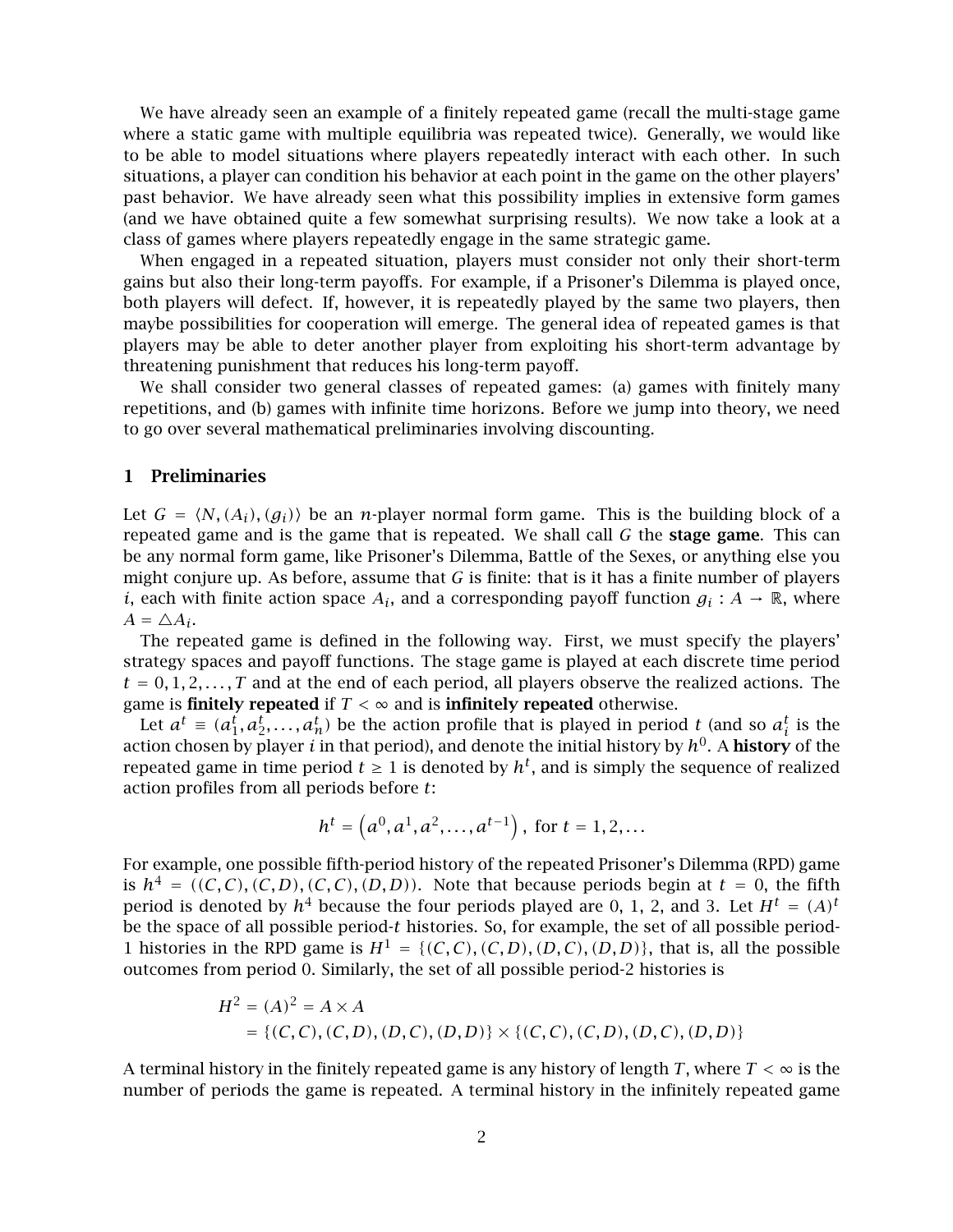is any history of infinite length. Every nonterminal history begins a subgame in the repeated game.

After any nonterminal history, all players  $i \in N$  simultaneously choose actions  $a_i \in A_i$ . Because every player observes  $h^t$ , a **pure strategy** for player *i* in the repeated game is a sequence of functions,  $s_i(h^t) : H^t \to A_i$ , that assign possible period-*t* histories  $h^t \in H^t$  to actions  $a_i \in A_i$ . That is,  $s_i(h^t)$  denotes an action  $a_i$  for player *i* after history  $h^t$ . So, a strategy for player *i* is just

$$
s_i = \left(s_i(h^0), s_i(h^1), \ldots, s_i(h^T)\right)
$$

where it may well be the case that  $T = \infty$ . For example, in the RPD game, a strategy may specify

$$
s_i(h^0) = C
$$
  
\n
$$
s_i(h^t) = \begin{cases} C & \text{if } a_j^\top = C, j \neq i, \text{ for } \tau = 0, 1, \dots, t - 1 \\ D & \text{otherwise} \end{cases}
$$

This strategy will read: "begin by cooperating in the first period, then cooperate as long as the other player has cooperated in all previous periods, defect otherwise." (This strategy is called the **grim-trigger** strategy because even one defection triggers a retaliation that lasts forever.)

Denote the set of strategies for player *i* by  $S_i$  and the set of all strategy profiles by  $S = \Delta S_i$ . A mixed (behavior) strategy  $\sigma_i$  for player *i* is a sequence of functions,  $\sigma_i(h^t) : H^t \to \mathcal{A}_i$ , that map possible period-*t* histories to mixed actions  $\alpha_i \in A_i$  (where  $A_i$  is the space of probability distributions over *Ai*). It is important to note that a player's strategy cannot depend on past values of his opponent's randomizing probabilities but only on the past values of *<sup>a</sup>*−*i*. Note again that each period begins a new subgame and because all players choose actions simultaneously, these are the only proper subgames. This fact will be useful when testing for subgame perfection.

We now define the players' **payoff functions** for infinitely repeated games (for finitely repeated games, the payoffs are usually taken to be the time average of the per-period payoffs). Since the only terminal histories are the infinite ones and because each period's payoff is the payoff from the stage game, we must describe how players evaluate infinite streams of payoffs of the form  $(g_i(a^0), g_i(a^1), ...)$ . There are several alternative specifications in the literature but we shall focus on the case where players *discount* future utilities using a **dis**literature but we shall focus on the case where players *discount* future utilities using a **discount factor**  $\delta \in (0,1)$ . Player *i*'s payoff for the infinite sequence  $(a^0, a^1, \ldots)$  is given by the discounted sum of par-pariod payoffs: **discounted sum of per-period payoffs**:

$$
u_i = g_i(a^0) + \delta g_i(a^1) + \delta^2 g_i(a^2) + \cdots + \delta^t g_i(a^t) + \cdots = \sum_{t=0}^{\infty} \delta^t g_i(a^t)
$$

For any  $\delta \in (0,1)$ , the constant stream of payoffs  $(c, c, c, ...)$  yields the discounted sum<sup>1</sup>

$$
\sum_{t=0}^{\infty} \delta^t c = \frac{c}{1-\delta}
$$

 $1$ It is very easy to derive the formula. First, note that we can factor out  $c$  because it's a constant. Second, let  $z = 1 + \delta + \delta^2 + \delta^3 + \ldots$  denote the sum of the infinite series. Now,  $\delta z = \delta + \delta^2 + \delta^3 + \delta^4 + \ldots$ , and therefore  $z - \delta z = 1$ . But this now means that  $z = 1/(1 - \delta)$ , yielding the formula. Note that we had to use the fact that  $\delta \in (0, 1)$  to make this work.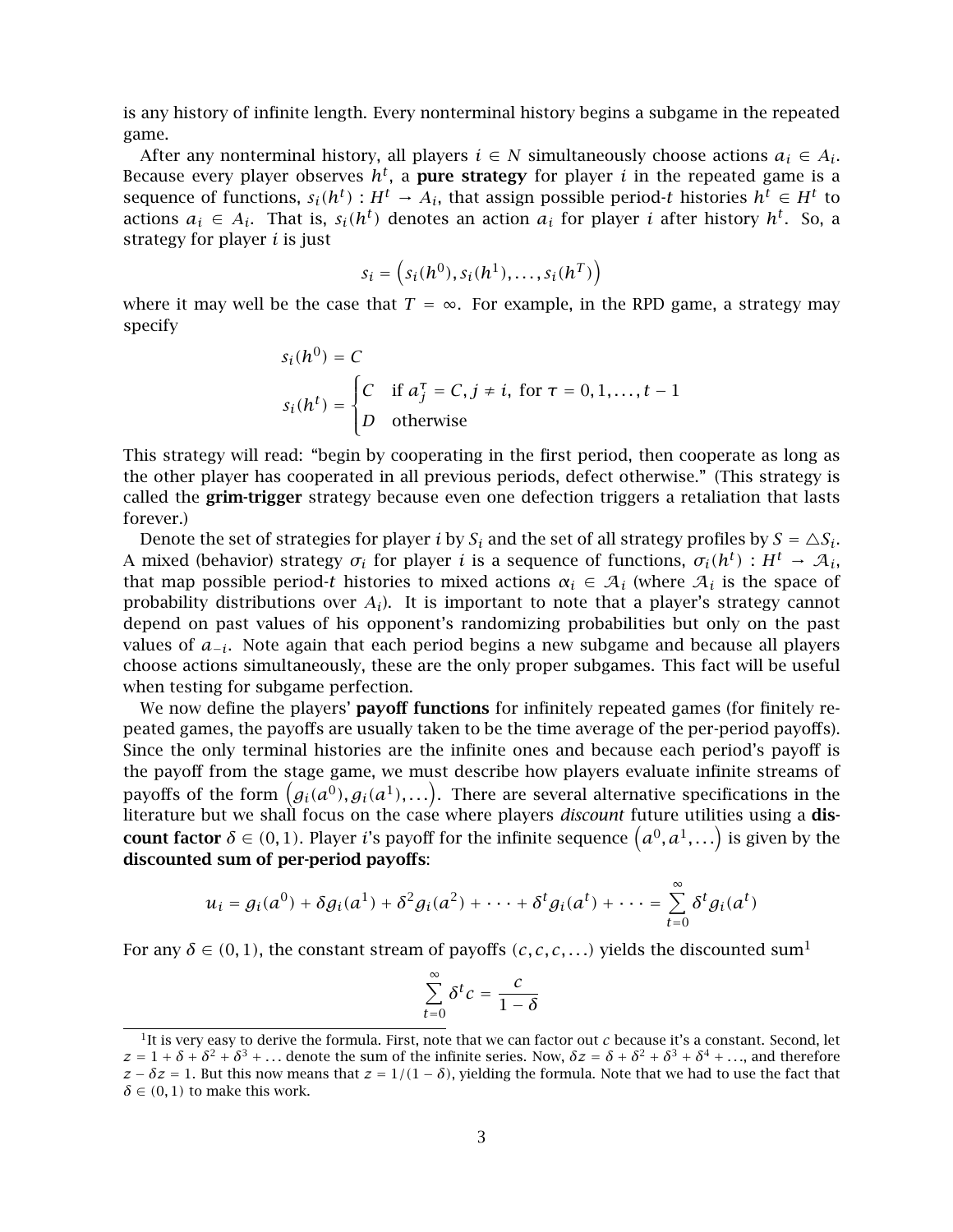If the player's preferences are represented by the discounted sum of per-period payoffs, then they are also represented by the **discounted average of per-period payoffs**:

$$
u_i = (1 - \delta) \sum_{t=0}^{\infty} \delta^t g_i(a^t).
$$

The normalization factor  $(1 - \delta)$  serves to measure the repeated game payoffs and the stage game payoffs in the same units. In the example with the constant stream of payoffs, the normalized sum will be *c*, which is directly comparable to the payoff in a single period.

To be a little more precise, in the game denoted by  $G(\delta)$ , player *i*'s payoff function is to maximize the normalized sum

$$
u_i = \mathcal{E}_{\sigma}(1-\delta) \sum_{t=0}^{\infty} \delta^t g_i(\sigma(h^t)),
$$

where  $E_{\sigma}$  denotes the expectation with respect to the distribution over infinite histories generated by the strategy profile  $\sigma$ . For example, since  $g_i(C, C) = 2$ , the payoff to perpetual cooperation is given by

$$
u_i = (1 - \delta) \sum_{t=0}^{\infty} \delta^t(2) = (1 - \delta) \frac{2}{1 - \delta} = 2.
$$

This is why averaging makes comparisons easier: the payoff of the overall game  $G(\delta)$  is directly comparable to the payoff from the constituent (stage) game *G* because it is expressed in the same units.

To recapitulate the notation,  $u_i$ ,  $s_i$ , and  $\sigma_i$  denote the payoffs, pure strategies, and mixed strategies for player *i* in the overall game, while  $g_i$ ,  $a_i$ , and  $\alpha_i$  denote the payoffs, pure strategies, and mixed strategies in the stage game.

Finally, recall that each history starts a new proper subgame. This means that for any strategy profile  $\sigma$  and history  $h^t$ , we can compute the players' expected payoffs from period *t* onward. We shall call these the **continuation payoffs**, and re-normalize so that the continuation payoffs from time *t* are measured in time-*t* units:

$$
u_i(\sigma|h^t) = (1-\delta) \sum_{\tau=t}^{\infty} \delta^{\tau-t} g_i(\sigma(h^t)).
$$

With this re-normalization, the continuation payoff of a player who will receive a payoff of 1 per period from period *t* onward is 1 for any period *t*.

### **2 Finitely Repeated Games**

These games represent the case of a fixed time horizon *T <* <sup>∞</sup>. Repeated games allow players to condition their actions on the way their opponents behave in previous periods. We begin the one of the most famous examples, the finitely repeated Prisoner's Dilemma. The stage game is shown in Fig. 1 (p. 5).

Let  $\delta \in (0,1)$  be the common discount factor, and  $G(\delta, T)$  represent the repeated game, in which the Prisoner's Dilemma stage game is played *T* periods. Since we want to examine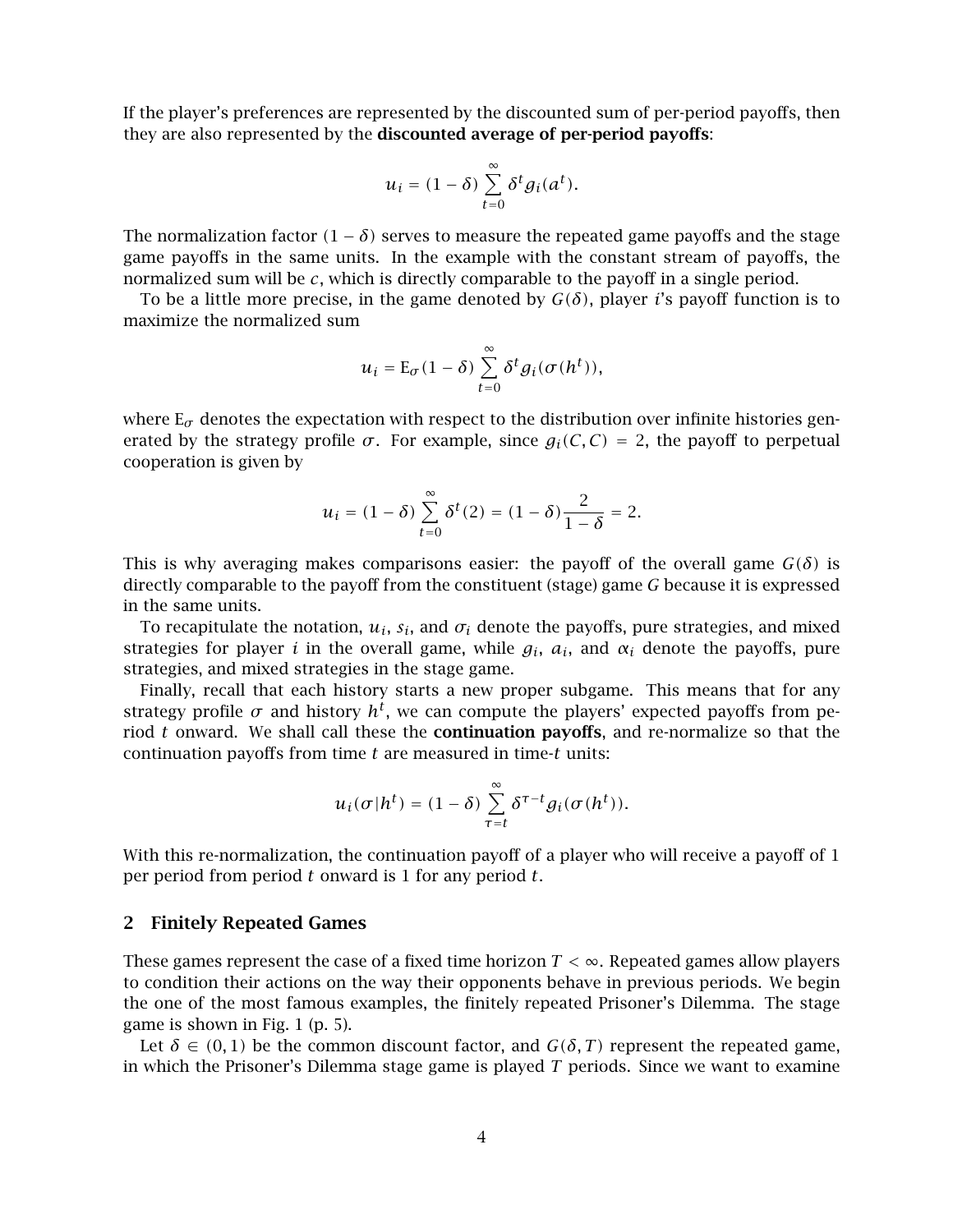|   | -3 |
|---|----|
| → |    |

Figure 1: The Stage Game: Prisoner's Dilemma.

how the payoffs vary with different time horizons, we normalize them in units used for the per-period payoffs. The average discounted payoff is

$$
u_i = \frac{1-\delta}{1-\delta^{T+1}} \sum_{t=0}^T \delta^t g_i(a^t).
$$

To see how this works, consider the payoff from both players cooperating for all *T* periods. The discounted sum without the normalization is

$$
\sum_{t=0}^{T} \delta^t(2) = \frac{1 - \delta^{T+1}}{1 - \delta}(2),
$$

while with the normalization, the average discounted sum is simply 2.

Let's now find the subgame perfect equilibrium (equilibria?) of the Finitely Repeated Prisoner's Dilemma (FRPD) game. Since the game has a finite time horizon, we can apply backward induction. In period *T*, the only Nash equilibrium is *(D, D)*, and so both players defect. Since both players will defect in period *T*, the only optimal action in period *T* <sup>−</sup> 1 is to defect as well. Thus, the game unravels from its endpoint, and the only subgame perfect equilibrium is the strategy profile where each player always defects. The outcome in every period of the game is *(D, D)*, and the payoffs in the FRPD are *(*1*,* <sup>1</sup>*)*.

With some more work, it is possible to show that every Nash equilibrium of the FRPD generates the always defect outcome. To see this, let  $\sigma^*$  denote some Nash equilibrium. Both players will defect in the last period *T* for any history  $h<sup>T</sup>$  that has positive probability under  $\sigma^*$  because doing so increases their period-T payoff and because there are no future periods in which they might be punished. Since players will always defect in the last period along the equilibrium path, if player *i* conforms to his equilibrium strategy in period  $T - 1$ , his opponent will defect at time *T*, and therefore player *i* has no incentive not to defect in *T* − 1. An induction argument completes the proof.

Although there are several applications of finitely repeated games, the "unraveling" effect makes them less suitable for modeling repeated situations than the games we now turn to.

## **3 Infinitely Repeated Games**

These games represent the case of an infinite time horizon  $T = \infty$  and are meant to model situations where players are unsure about when precisely the game will end. The set of equilibria of an infinitely repeated game can be very different from that of the corresponding finitely repeated game because players can use self-enforcing rewards and punishments that do not unravel from the terminal date. In particular, because there is no fixed last period of the game, in which both players will surely defect, in the Repeated Prisoner's Dilemma (RPD) game players may be able to sustain cooperation by the threat of "punishment" in case of defection.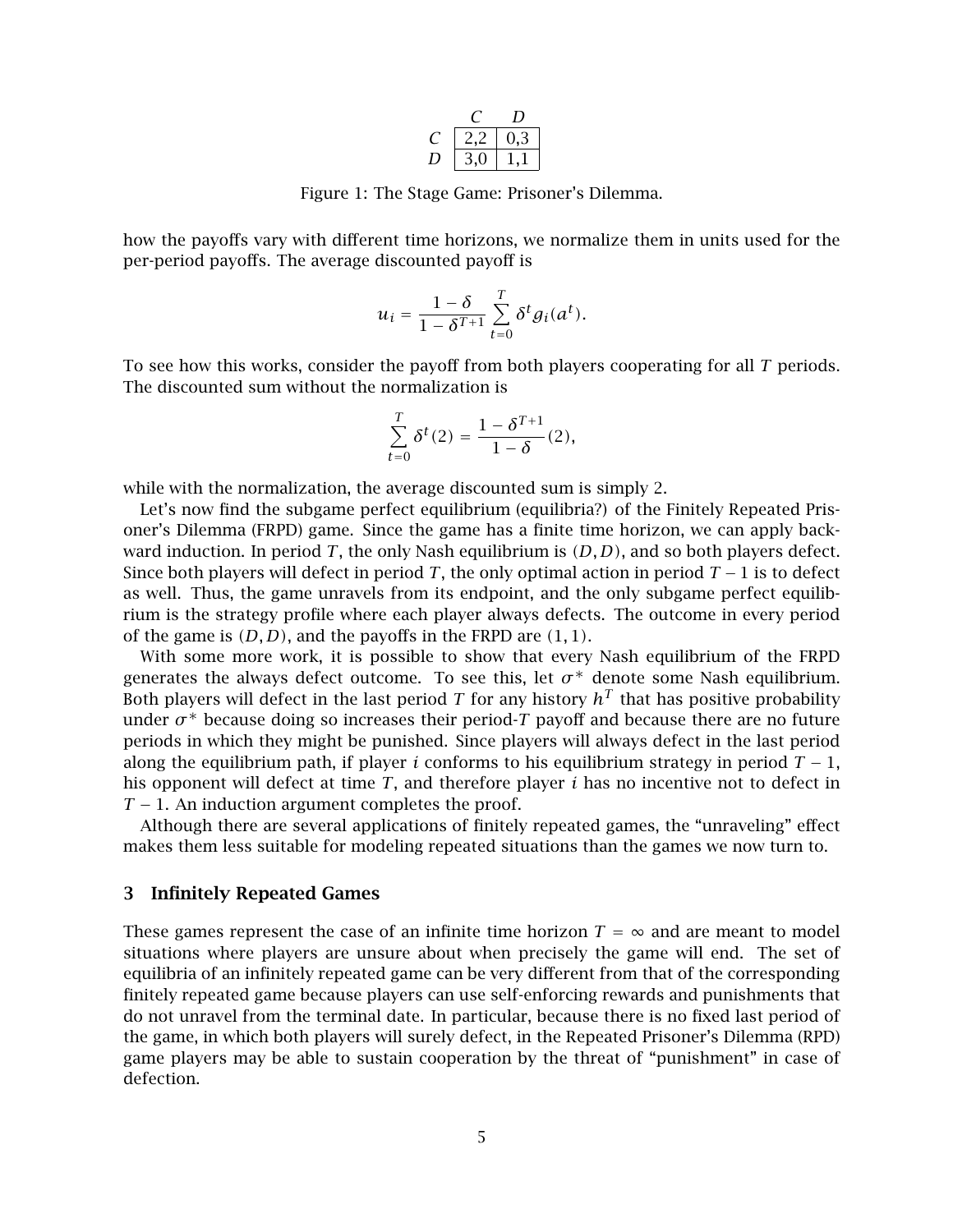While in the finitely repeated games case a strategy can explicitly state what to do in each of the *T* periods, specifying strategies for infinitely repeated games is trickier because it must specify actions after all possible histories, and there is an infinite number of these. Here are the specifications of several common strategies.

- **Always Defect (ALL-D).** This strategy prescribes defecting after every history no matter what the other player has done. So,  $s_i(h^t) = D$  for all  $t = 0, 1, \ldots$ .
- **Always Cooperate (ALL-C).** This strategy prescribes cooperating after every history no matter what the other player has done. So,  $s_i(h^t) = C$  for all  $t = 0, 1, \ldots$ .
- **Naïve Grim Trigger (N-GRIM).** This strategy prescribes cooperating while the other player cooperates and, should the other player defect even once, defect forever thereafter:

$$
s_i(h^t) = \begin{cases} C & \text{if } t = 0 \\ C & \text{if } a_j^\tau = C, j \neq i, \text{ for } \tau = 0, 1, \dots, t - 1 \\ D & \text{otherwise} \end{cases}
$$

This is a very unforgiving strategy that punishes a single deviation forever. However, it only punishes deviations by the other player. The following strategy punishes even the player's own past deviations.

• **Grim Trigger (GRIM).** This strategy prescribes cooperating in the initial period and then cooperating as long as both players cooperated in all previous periods:

$$
s_i(h^t) = \begin{cases} C & \text{if } t = 0 \\ C & \text{if } a^\tau = (C, C) \text{ for } \tau = 0, 1, \dots, t - 1 \\ D & \text{otherwise} \end{cases}
$$

Unlike N-GRIM, this strategy "punishes" the player for his own deviations, not just the deviations of the other player.

• **Tit-for-Tat (TFT).** This strategy prescribes cooperation in the first period and then playing whatever the other player did in the previous period: defect if the other player defected, and cooperate if the other player cooperated:

$$
s_i(h^t) = \begin{cases} C & \text{if } t = 0\\ C & \text{if } a_j^{t-1} = C, j \neq i\\ D & \text{otherwise} \end{cases}
$$

This is the most forgiving retaliatory strategy: it punishes one defection with one defection and restores cooperation immediately after the other player has resumed cooperating.

• **Limited Retaliation (LR-K).** This strategy, also known as Forgiving Trigger, prescribes cooperation in the first period, and then *k* periods of defection for every defection of any player, followed by reverting to cooperation no matter what has occurred during the punishment phase: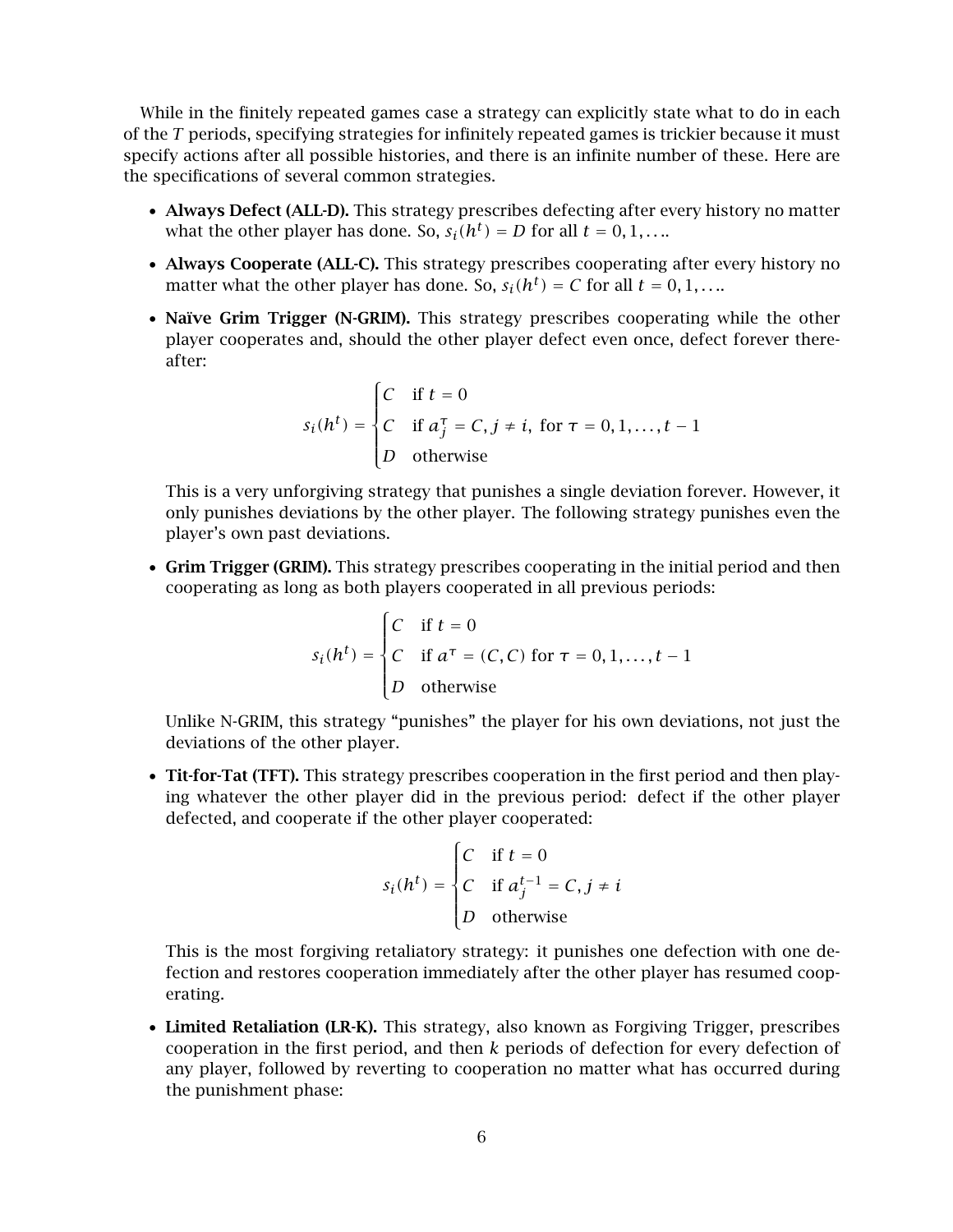- 1. Phase A: cooperate and switch to Phase B
- 2. Phase B: cooperate unless some player has defected in the previous period, in which case switch to Phase C and set  $\tau = 0$ ;
- 3. Phase C: if  $\tau \leq k$ , set  $\tau = \tau + 1$  and defect, otherwise switch to Phase A.

This retaliatory strategy fixes the number of periods with which to punish defection but this is independent of the behavior of the other player. (In TFT, on the other hand, the length of punishment depends on what the other player does while he is being punished.)

• **Pavlov (WS-LS).** Also called, *win-stay, lose-shift*, this strategy prescribes cooperation in the first period and then cooperation after any history in which the last outcome was either  $(C, C)$  or  $(D, D)$  and defection otherwise:

$$
s_i(h^t) = \begin{cases} C & \text{if } t = 0\\ C & \text{if } a^{t-1} \in \left\{ (C, C), (D, D) \right\} \\ D & \text{otherwise} \end{cases}
$$

This strategy chooses the same action if the last outcome was relatively good and switches action if the last outcome was relatively bad for the player.

• **Deviate Once (DEV1L).** This strategy prescribes TFT until period *L*, then deviating in period *L*, cooperating in period  $L + 1$ , and playing TFT thereafter.

$$
s_i(h^t, t \neq L, L + 1) = \begin{cases} C & \text{if } t = 0 \text{ or } t = L + 1 \\ C & \text{if } a_j^{t-1} = C, j \neq i \text{ and } t \neq L \\ D & \text{otherwise} \end{cases}
$$

This retaliatory strategy attempts to exploit the opponent just once, if at all possible.

• **Grim DEV1L.** Play Grim Trigger until period *L*, then play D in period *L* and thereafter.

$$
s_i(h^t, t < L) = \begin{cases} C & \text{if } t = 0 \\ C & \text{if } a_j^\top = C, j \neq i, \text{ for } \tau = 0, 1, \dots, t - 1 \\ D & \text{otherwise} \end{cases}
$$
\n
$$
s_i(h^t, t \ge L) = D
$$

This strategy attempts to be "nice" until some specified period and then pre-empt by defecting first and never resuming cooperation.

Of course, the number of possible strategies in RPD is infinite, and people have proposed various modifications to the basic list of sample strategies shown above.

To calculate the payoffs, we need to specify the strategies for both players. For example, let's check whether *(*ALL-D*,* ALL-D*)* is a Nash equilibrium. This is clearly the case because whatever player 1 does, player 2 will always play *D*, and the best response to *D* is *D* as well.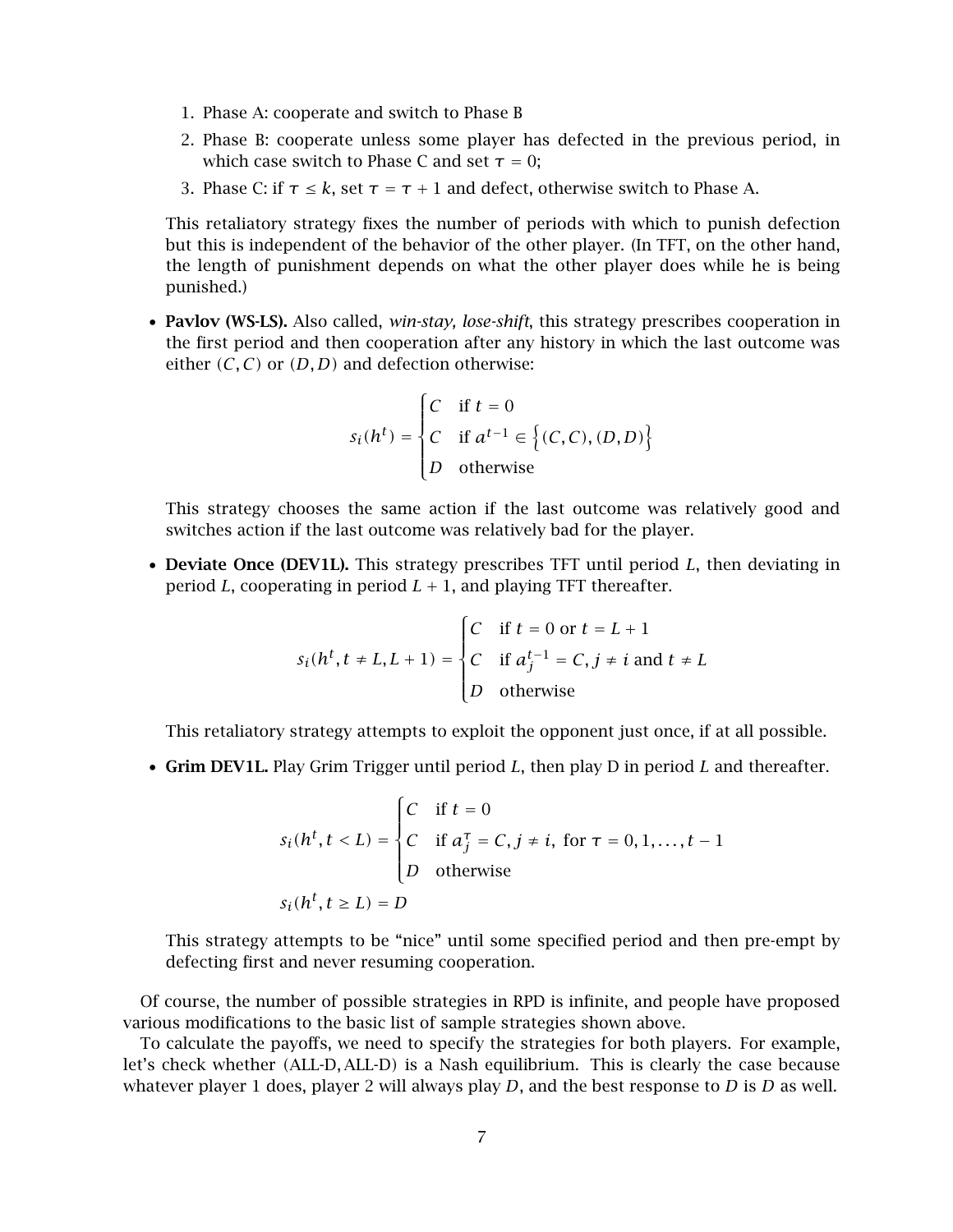Let's now work our way through a more interesting example. Is *(*GRIM*,* GRIM*)*, the strategy profile where both player use Grim Trigger, a Nash equilibrium? If both players follow GRIM, the outcome will be cooperation in each period:

$$
(C, C), (C, C), (C, C), \ldots, (C, C), \ldots
$$

whose average discounted value is

$$
(1-\delta)\sum_{t=0}^{\infty}\delta^t g_i(C,C)=(1-\delta)\sum_{t=0}^{\infty}\delta^t(2)=2.
$$

Consider the best possible deviation for player 1. For such a deviation to be profitable, it must produce a sequence of action profiles which has defection by some players in some period. If player 2 follows GRIM, he will not defect until player 1 defects, which implies that a profitable deviation must involve a defection by player 1. Let  $\tau$  where  $\tau \in \{0, 1, 2, ...\}$ be the first period in which player 1 defects. Since player 2 follows GRIM, he will play *D* from period  $\tau$  + 1 onward. Therefore, the best deviation for player 1 generates the following sequence of action profiles:<sup>2</sup>

$$
\underbrace{(C, C), (C, C), \dots, (C, C)}_{\tau \text{ times}}, \underbrace{(D, C)}_{\text{period } \tau}, (D, D), (D, D), \dots,
$$

which generates the following sequence of payoffs for player 1:

$$
\underbrace{2,2,\ldots,2}_{\tau \text{ times}},3,1,1,\ldots
$$

The average discounted value of this sequence is<sup>3</sup>

$$
(1 - \delta) \left[ 2 + \delta(2) + \delta^2(2) + \dots + \delta^{\tau-1}(2) + \delta^{\tau}(3) + \delta^{\tau+1}(1) + \delta^{\tau+2}(1) + \dots \right]
$$
  
=  $(1 - \delta) \left[ \sum_{t=0}^{T-1} \delta^t(2) + \delta^T(3) + \sum_{t=T+1}^{\infty} \delta^t(1) \right]$   
=  $(1 - \delta) \left[ \frac{(1 - \delta^T)(2)}{1 - \delta} + \delta^T(3) + \frac{\delta^{T+1}(1)}{1 - \delta} \right]$   
=  $2 + \delta^T - 2\delta^{T+1}$ 

Solving the following inequality for  $\delta$  yields the discount factor necessary to sustain cooperation:

$$
2 + \delta^{T} - 2\delta^{T+1} \le 2
$$

$$
\delta^{T} \le 2\delta^{T+1}
$$

$$
\delta \ge \frac{1}{2}.
$$

$$
\sum_{t=0}^{T} \delta^{t} = \sum_{t=0}^{\infty} \delta^{t} - \sum_{t=T+1}^{\infty} \delta^{t} = \frac{1}{1-\delta} - \delta^{T+1} \sum_{t=0}^{\infty} \delta^{t} = \frac{1-\delta^{T+1}}{1-\delta}
$$

whenever  $\delta \in (0, 1)$ .

<sup>&</sup>lt;sup>2</sup>Note that the first profile is played  $\tau$  times, from period 0 to period  $\tau$  − 1 inclusive. That is, if  $\tau$  = 3, the (*C*, *C*) profile is played in periods 0, 1, and 2 (that is, 3 times). The sum of the payoffs will be  $\sum_{t=0}^{\infty} \delta^t(2) = \sum_{t=0}^2 \delta^t(2)$ . That is, notice that the upper limit is  $\tau - 1$ .

<sup>&</sup>lt;sup>3</sup>It might be useful to know that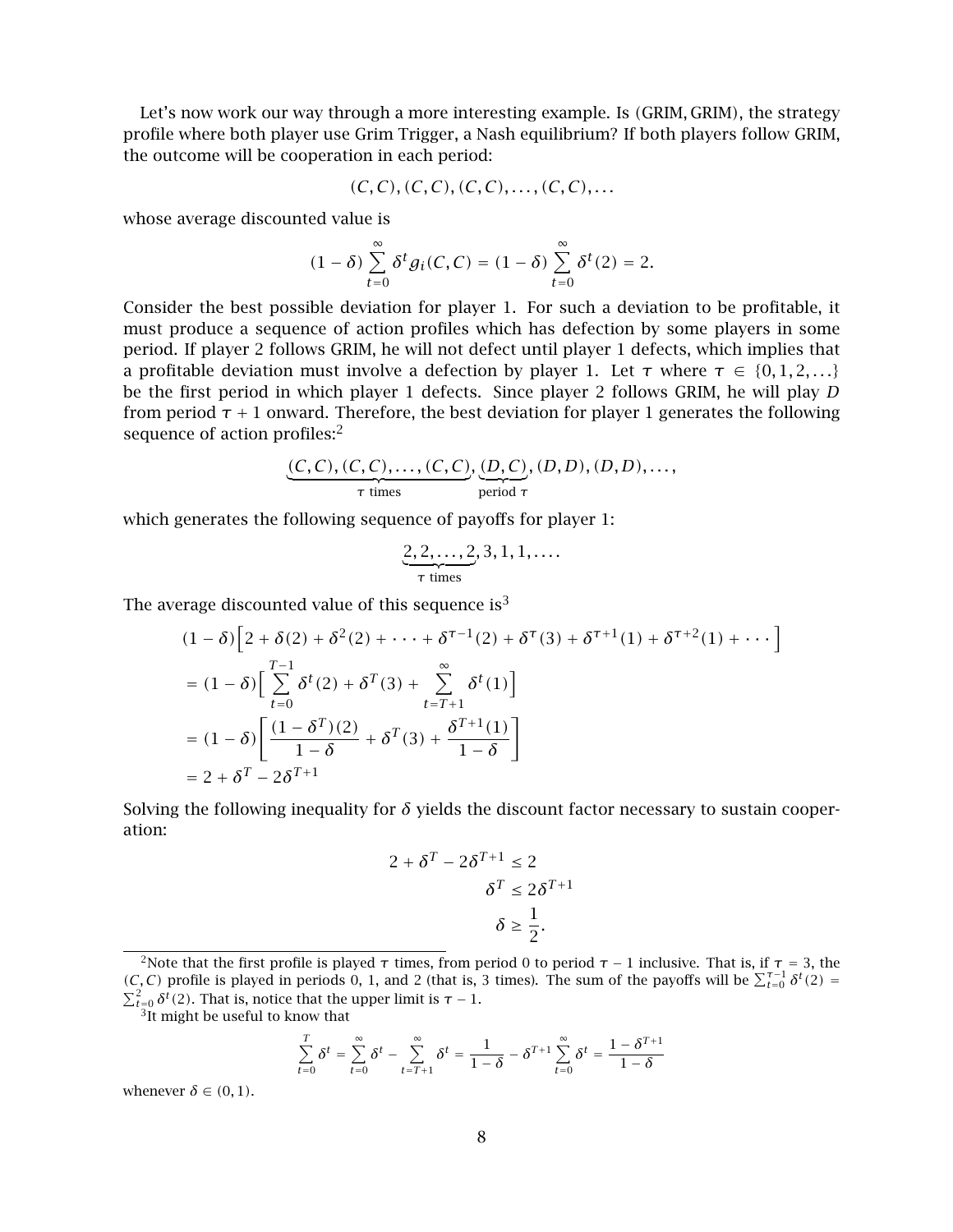In other words, for  $\delta \geq 1/2$ , deviation is not profitable. This means that if players are sufficiently patient (i.e. if  $\delta \geq 1/2$ ), then the strategy profile *(GRIM, GRIM)* is a Nash equilibrium of the infinitely repeated PD. The outcome is cooperation in all periods.

It is fairly easy to see that the strategy profile in which both players play ALL-C cannot be Nash equilibrium because each player can gain by deviating to ALL-D, for example.

### **3.1 Subgame Perfect Equilibria in Infinitely Repeated Games**

*At this point, it will be useful to recall the One-Shot Deviation Property (OSDP) that we previously covered. We shall make heavy use of OSDP in the analysis of subgame perfect equilibria of the RPD.* Briefly, recall that a strategy profile  $(s_i^*, s_{-i}^*)$  is a SPE of  $G(\delta)$  if and only if no player can gain by deviating once after any history and conform to bis strategy thereafter player can gain by deviating once after any history and conform to his strategy thereafter.

1. **Na¨ıve Grim Trigger.** Let's check whether (N-GRIM,N-GRIM) is subgame perfect. To do this, we only need to check whether it satisfies OSDP. Consider the history  $h^1 = (C, D)$ , that is, in the initial history, player 2 has defected. If player 2 now continues playing N-GRIM, the sequence of action profiles will result (player 1 sticks to N-GRIM as well):

$$
(D,C), (D,D), (D,D), \ldots,
$$

for which the payoffs are  $0, 1, 1, \ldots$ , whose discounted average value is  $\delta$ . If player 2 deviates and plays *D* instead of *C* in period 1, he will get a payoff of 1 in every period, whose discounted average value is 1. Since  $\delta$  < 1, this deviation is profitable. Therefore, (N-GRIM,N-GRIM) is *not* a subgame perfect equilibrium. (You now see why I called this strategy naïve.)

2. **Grim Trigger.** Let's now check if (GRIM,GRIM) is subgame perfect. Consider first all histories of the type  $h^t = ((C, C), (C, C), \ldots, (C, C))$ , that is, all histories without any defection. For player 1, the average discounted payoff from all these histories is 2. Now suppose player 1 deviates at some period *t* and returns to GRIM from *t* <sup>+</sup> 1 onward (the one-shot deviation condition). This yields the following sequence of action profiles:

$$
\underbrace{(C, C), (C, C), \dots, (C, C)}_{t \text{ times}}, \underbrace{(D, C)}_{\text{period } t}, (D, D), (D, D), \dots,
$$

for which, as we saw before, the payoff is  $2+\delta^t - 2\delta^{t+1}$ . This deviation is not profitable as long as  $\delta \geq 1/2$ . Therefore, if players are sufficiently patient, deviating from GRIM by defecting at some period is not profitable.

Consider now all histories other than  $((C, C), (C, C), \ldots, (C, C))$ , that is histories in which some player has defected. We wish to check if it is optimal to stick to GRIM. Suppose the first defection (by either player) occurred in period *t*. The following sequence of action profiles illustrates the case of player 2 defecting:

$$
\underbrace{(C, C), (C, C), \dots, (C, C)}_{t \text{ times}}, \underbrace{(C, D)}_{\text{period } t}, (D, D), (D, D), \dots
$$

The average discounted sum is  $2 - 2\delta^t + \delta^{t+1}$ . (You should verify this!) Suppose now that player 1 deviates and plays *C* in some period  $T > t$ . This generates the following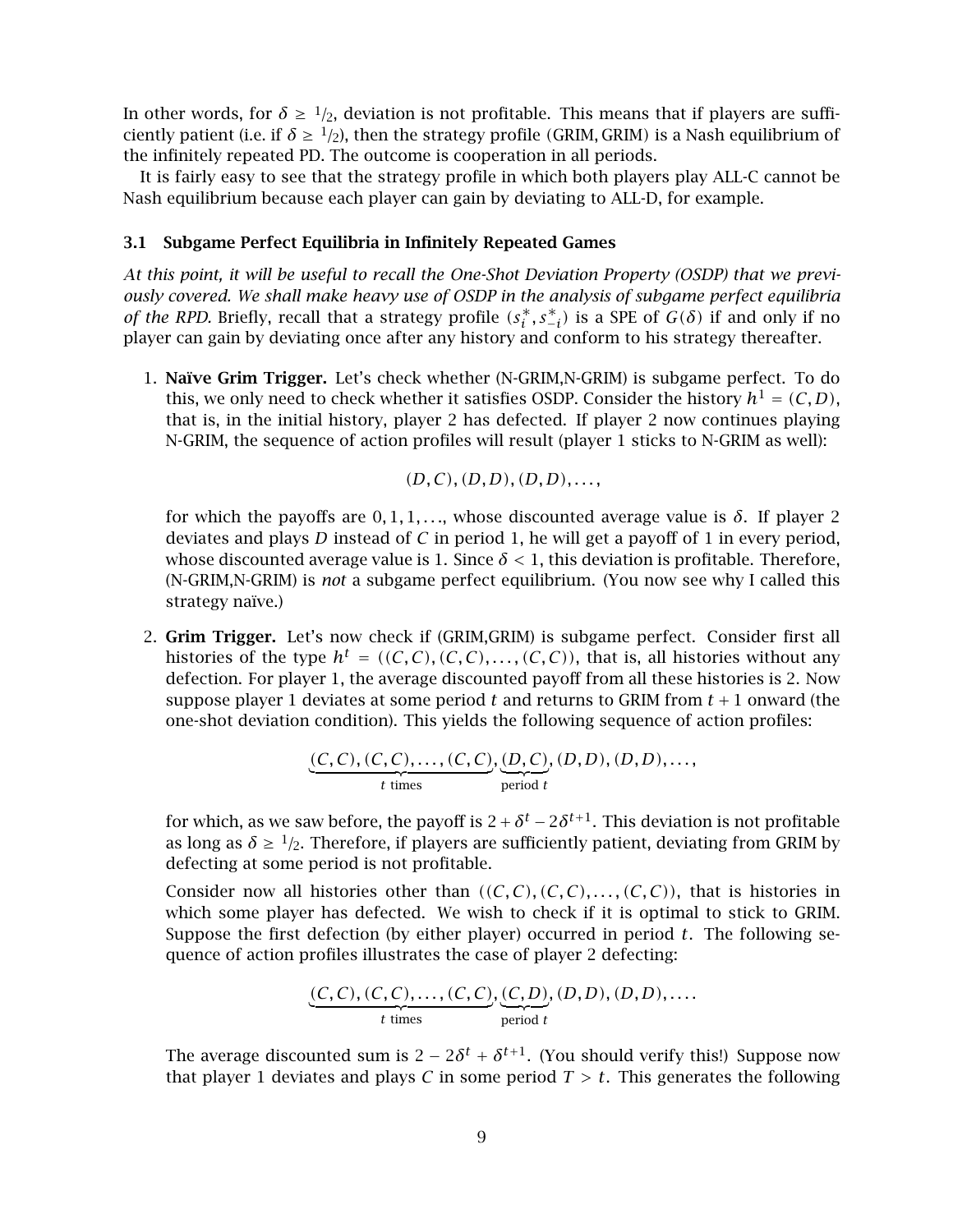sequence of action profiles:

$$
\underbrace{(C, C), (C, C), \dots, (C, C)}_{t \text{ times}}, \underbrace{(C, D), (D, D), \dots, (D, D)}_{\text{period } t}, \underbrace{(C, D)}_{T-t-1 \text{ times}}, (D, D), (D, D), \dots
$$

The average discounted sum of this stream is  $2 - 2\delta^t + \delta^{t+1} + \delta^T(\delta - 1)$ . (You should verify this as well.<sup>4</sup>) However, since  $\delta$  – 1 < 0, this is strictly smaller than  $2-2\delta^t + \delta^{t+1}$ , and so such deviation is not profitable.

Because there are no other one-shot deviations to consider, player 1's strategy is subgame perfect. Similar calculations show that player 2's strategy is also optimal, and so (GRIM,GRIM) is a subgame perfect equilibrium of RPD as long as  $\delta \geq 1/2$ .

The Grim Trigger strategy is very fierce in its punishment. The Limited Retaliation and Tit-for-Tat strategies are much less so. However, we can show that these, too, can sustain cooperation.

3. **Limited Retaliation.** Suppose the game is in the cooperative phase (either no deviations have occurred or all deviations have been punished). We have to check whether there exists a profitable one-shot deviation in this phase. Suppose player 2 follows LR-K. If player 1 follows LR-K as well, the outcome will be  $(C, C)$  in every period, which yields an average discounted payoff of 2. If player 1 deviates to *D* once and then follows the strategy, the following sequence of action profiles will result:

$$
(D, C), (D, D), (D, D), ..., (D, D), (C, C), (C, C), ...,
$$
  
\n*k* times

with the following average discounted payoff:

$$
(1 - \delta) \Big[ 3 + \delta + \delta^2 + \dots + \delta^k + \sum_{t=k+1}^{\infty} \delta^t(2) \Big] = 3 - 2\delta + \delta^{k+1}
$$

Therefore, there will be no profitable one-shot deviation in the cooperation phase if and only if

$$
3 - 2\delta + \delta^{k+1} \le 2
$$
  

$$
\delta^{k+1} - 2\delta + 1 \le 0
$$

So, if, for example,  $k = 1$ , then this condition is  $(\delta - 1)^2 \le 0$ , which, of course, can never be satisfied since  $\delta$  < 1. If, on the other hand  $k = 2$ , then the condition will be satisfied for any  $\delta \geq 0.62$ . Generally, as the length of punishment increases, the lower bound on *δ* decreases, and as *k* → ∞, the bound converges to  $1/2$ . This is the grim trigger bound, which is not surprising because GRIM specifies an infinite punishment phase.

$$
\sum_{\tau=0}^{t-1} \delta^{\tau}(2) + \delta^{t}(0) + \sum_{\tau=t+1}^{T-1} \delta^{\tau}(1) + \delta^{T}(0) + \sum_{\tau=T+1}^{\infty} \delta^{\tau}(1),
$$

and normalize by multiplying by  $(1 - \delta)$ , as before.

<sup>4</sup>To get this result, simplify the sum of payoffs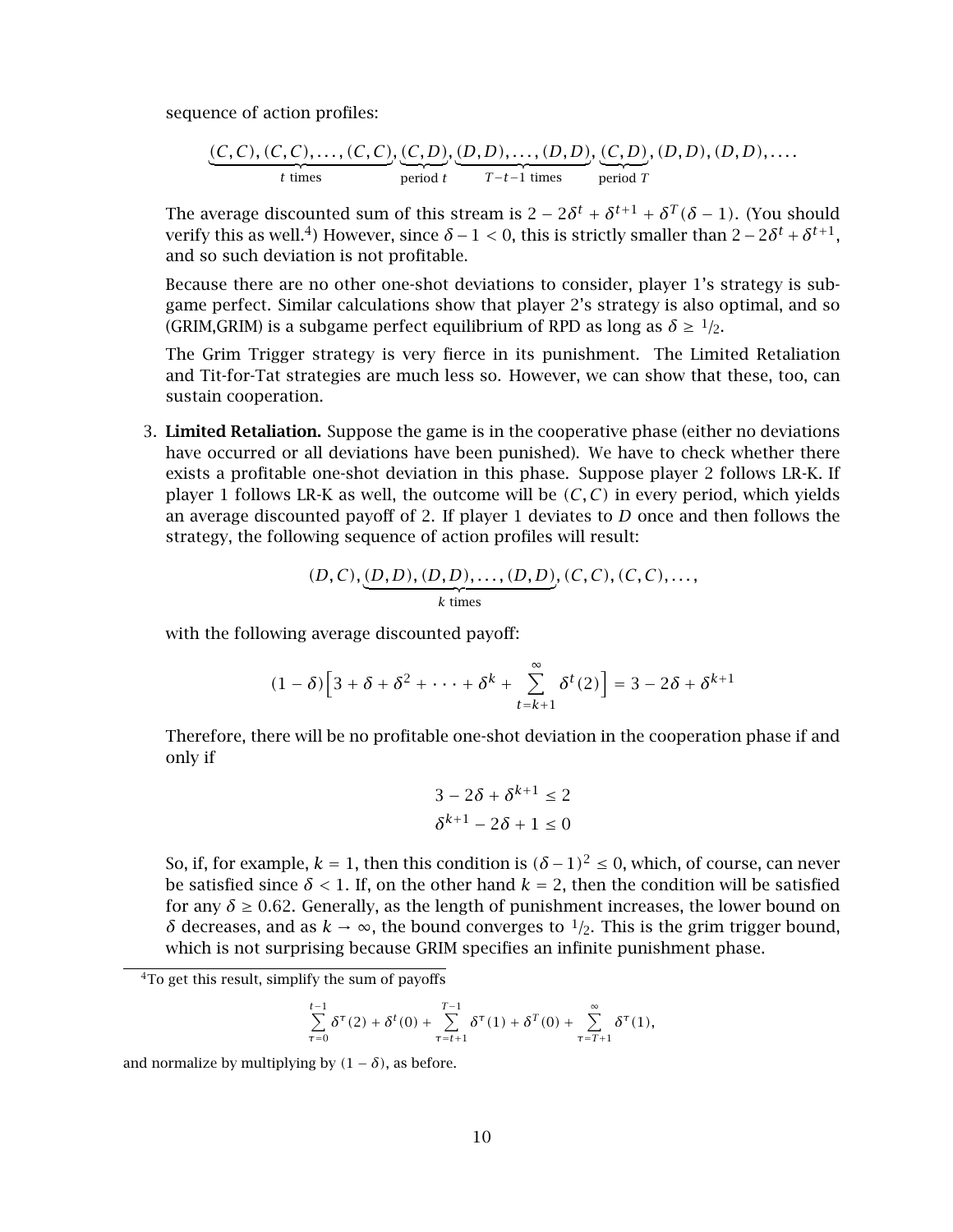We now have to check if there is a profitable one-shot deviation in the punishment phase. Suppose there are  $k' < k$  periods left in the punishment phase. If player 1 follows LR-K, the following action profile will be realized:

$$
\underbrace{(D, D), (D, D), \dots, (D, D)}_{k' \text{ times}}, (C, C), (C, C), \dots,
$$

while a one-shot deviation at the beginning produces

$$
\underbrace{(C,D),(D,D),\ldots,(D,D)}_{k' \text{ times}}, (C,C), (C,C),\ldots.
$$

Even without going through the calculations it is obvious that such deviation cannot be profitable. Thus, following LR-K is optimal in the punishment phase as well. We can now do similar calculations for player 2 to establish the optimality of his behavior although it is not necessary since he's also playing LR-K.

We conclude that if  $k \ge 2$  and if the players are patient enough, (LR-K,LR-K) is a subgame perfect equilibrium.<sup>5</sup>

These techniques can be applied to any stage game, not just the Prisoner's Dilemma. It should be fairly clear how one would go about doing that (which does not, of course, mean that it would be easy!). Here's a simple but useful result.

OBSERVATION 1. If  $\alpha^*$  is a Nash equilibrium of the stage game (i.e. it is a "static equilibrium"), then the strategies "each player *i* plays  $\alpha_i^*$  from now on" are a subgame-perfect equilibrium of  $G(\delta)$ . Moreover, if the game has *m* static equilibria  $\{\alpha_i^j\}^m$  then for any man equilibrium of *G(δ)*. Moreover, if the game has *m* static equilibria  $\{\alpha^j\}_{j=1}^m$ , then for any map  $I: t \to i$  where  $t = 0, 1$  is the time neriod and  $i \in \{1, 2, \ldots, m\}$  is the static equilibrium *J* : *t* → *j*, where *t* = 0, 1,... is the time period and *j* ∈ {1, 2, ..., *m*} is the static equilibrium, the strategies "play  $\alpha^{J(t)}$  in period *t*" are a subgame-perfect equilibrium as well.

To see that this observation is correct, note that with these strategies the future play of player *i*'s opponents is independent of how player *i* plays today, so his optimal response is to maximize his current payoff, which means he plays the static best-response to  $\alpha_{-i}^{J(t)}$  in every period t every period *t*.

This observation tells us that repeated play does not decrease the set of equilibrium payoffs. Also, since the only reason not to play a static best response is concern about the future, if the discount factor is low enough, then the only Nash equilibria of the repeated game will be the strategies that specify a static equilibrium at every history to which the equilibrium gives positive probability. Note that the same static equilibrium need not occur in every period. In infinitely repeated games, the set of Nash-equilibrium continuation payoff vectors is the same in every subgame.

#### **3.2 Folk Theorems for Infinitely Repeated Games**

There is a set of useful results, known as "folk theorems" for repeated games, which assert that if players are sufficiently patient, then any *feasible*, *individually rational* payoffs can be supported by an equilibrium. Thus, with  $\delta$  close enough to 1, repeated games allow virtually any payoff to be an equilibrium outcome! To show these results, we need to get through several definitions.

<sup>&</sup>lt;sup>5</sup>Note that "patient enough" means that we can find some discount factor  $\delta \in (0,1)$  such that the claim is true. When doing proofs like that, you should always explicitly solve for *δ* to show that it in fact exists.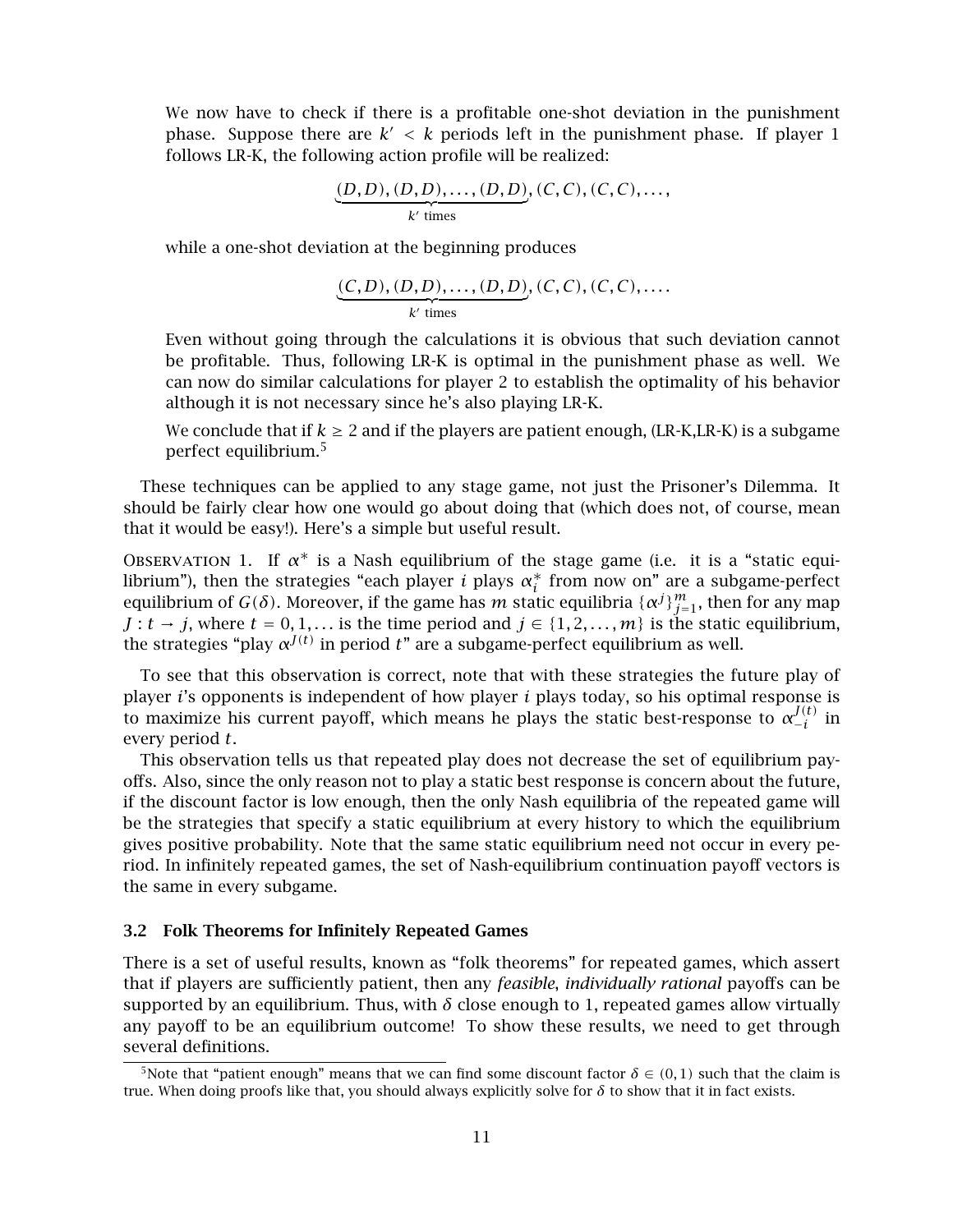DEFINITION 1. The payoffs  $(v_1, v_2, \ldots, v_n)$  is *feasible* in the stage game *G* if they are a convex combination of the pure-strategy payoffs in *G*. The set of feasible payoffs is

$$
V = \text{convex hull } \{v \mid \exists a \in A \text{ with } g(a) = v \}.
$$

In other words, payoffs are feasible if they are a weighted average (the weights are all nonnegative and sum to 1) of the pure-strategy payoffs. For example, the Prisoner's Dilemma in Fig. 1 (p. 5) has four pure-strategy payoffs, *(*2*,* <sup>2</sup>*), (*0*,* <sup>3</sup>*), (*3*,* <sup>0</sup>*)*, and *(*1*,* <sup>1</sup>*)*. These are all feasible. Other feasible payoffs include the pairs  $(v, v)$  with  $v = \alpha(1) + (1 - \alpha)(2)$ , with  $\alpha \in (0,1)$ , and the pairs  $(v_1, v_2)$  with  $v_1 = \alpha(0) + (1 - \alpha)(3)$  with  $v_1 + v_2 = 3$ , which result from averaging the payoffs *(*0*,* <sup>3</sup>*)* and *(*3*,* <sup>0</sup>*)*. There are many other feasible payoffs that result from averaging more than two pure-strategy payoffs. To achieve a weighted average of purestrategy payoffs, the players can use a public randomization device. To achieve the expected payoffs  $(1.5, 1.5)$ , they could flip a fair coin and play  $(C, D)$  if it comes up heads and  $(D, C)$ if it comes up tails.

The convex hull of a set of points is simply the smallest convex set containing all the points. The set *V* is easier to illustrate with a picture. Let's compute *V* for the stage game shown to the left in Fig. 2 (p. 12). There are three pure-strategy payoffs in *G*, so we only need consider the convex hull of the set of three points,  $(-2, 2)$ ,  $(1, -2)$ , and  $(0, 1)$ , in the two-dimensional space.



Figure 2: The Game *G* and the Convex Hull of its Pure-Strategy Payoffs.

As the plot on the right in Fig. 2 (p. 12) makes it clear, all points contained within the triangle shown are feasible payoffs (the triangle is the convex hull).

Suppose now we consider a simple modification of the stage game, as shown in the payoff matrix on the left in Fig. 3 (p. 13). In effect, we have added another pure-strategy payoff to the game: *(*2*,* <sup>3</sup>*)*. What is the convex hull of these payoffs? As the plot on the right in Fig. 3 (p. 13) makes it clear, it is (again) the smallest convex set that contains all points. Note that *(*0*,* <sup>1</sup>*)* is now inside the set. All payoffs contained within the triangle are feasible payoffs.

We now proceed to define what we mean by "individually rational" payoffs. To do this, we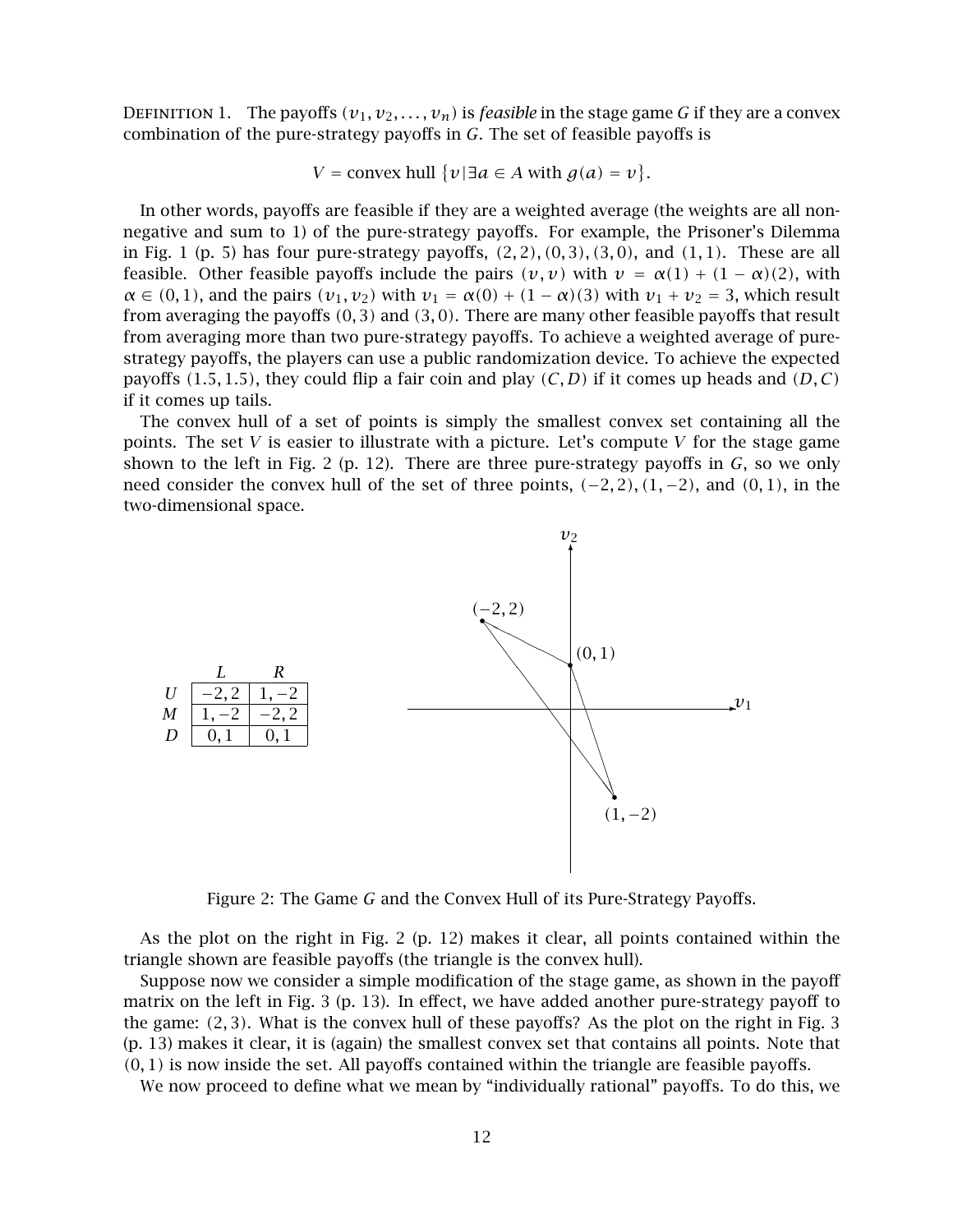

Figure 3: The Game  $G^2$  and the Convex Hull of Its Pure-Strategy Payoffs.

must recall the minimax payoffs we discussed in the context of zero-sum games. $^6$  To remind you, here's the formal definition.

Definition <sup>2</sup>. Player *i*'s *reservation payoff* or *minimax value* is

$$
\underline{v}_i = \min_{\alpha_{-i}} \Big[ \max_{\alpha_i} g_i(\alpha_i, \alpha_{-i}) \Big].
$$

In other words,  $v_i$  is the lowest payoff that player *i*'s opponents can hold him to by any choice of  $\alpha_{-i}$  provided that player *i* correctly foresees  $\alpha_{-i}$  and plays a best response to it. Let  $m_{-i}^i$  be the *minimax profile* against player *i*, and let  $m_i^i$  be a strategy for player *i* such that  $a_i (m_i^i, m_i^i)$ , and  $b_i (m_i^i, m_i^i)$ , wields player *i's* minimax payoff in  $g_i(m_i^l, m_{-i}^l) = \underline{v}_i$ . That is, the strategy profile  $(m_i^l, m_{-i}^l)$  yields player *i*'s minimax payoff in  $G$ *G*.

Let's look closely at the definition. Consider the stage game *G* illustrated in Fig. 2 (p. 12). To compute player 1's minimax value, we first compute the payoffs to his pure strategies as a function of player 2's mixing probabilities. Let *q* be the probability with which player 2 chooses *L*. Player 1's payoffs are then  $v_U(q) = -3q + 1$ ,  $v_M(q) = 3q - 2$ , and  $v_D(q) = 0$ . Since player 1 can always guarantee himself a payoff of 0 by playing *D*, the question is whether player 2 can hold him to this payoff by playing some particular mixture. Since *q* does not enter  $v_D$ , we can pick a value that minimizes the maximum of  $v_U$  and  $v_M$ , which occurs at the point where the two expressions are equal, and so  $-3q + 1 = 3q - 2 \Rightarrow q = 1/2$ . Since  $v_U(1/2) = v_M(1/2) = -1/2$ , player 1's minimax value is 0.<sup>7</sup>

Finding player 2's minimax value is a bit more complicated because there are three pure strategies for player 1 to consider. Let  $p_U$  and  $p_M$  denote the probabilities of *U* and *M* 

 $6$ Or, as it might be in our case, did not discuss because we did not have time. Take a look at the lecture notes.

<sup>&</sup>lt;sup>7</sup>Note that max  $(v_U(q), v_M(q)) \le 0$  for any  $q \in [1/3, 2/3]$ , so we can take any *q* in that range to be player minimax strategy against player 1 2's minimax strategy against player 1.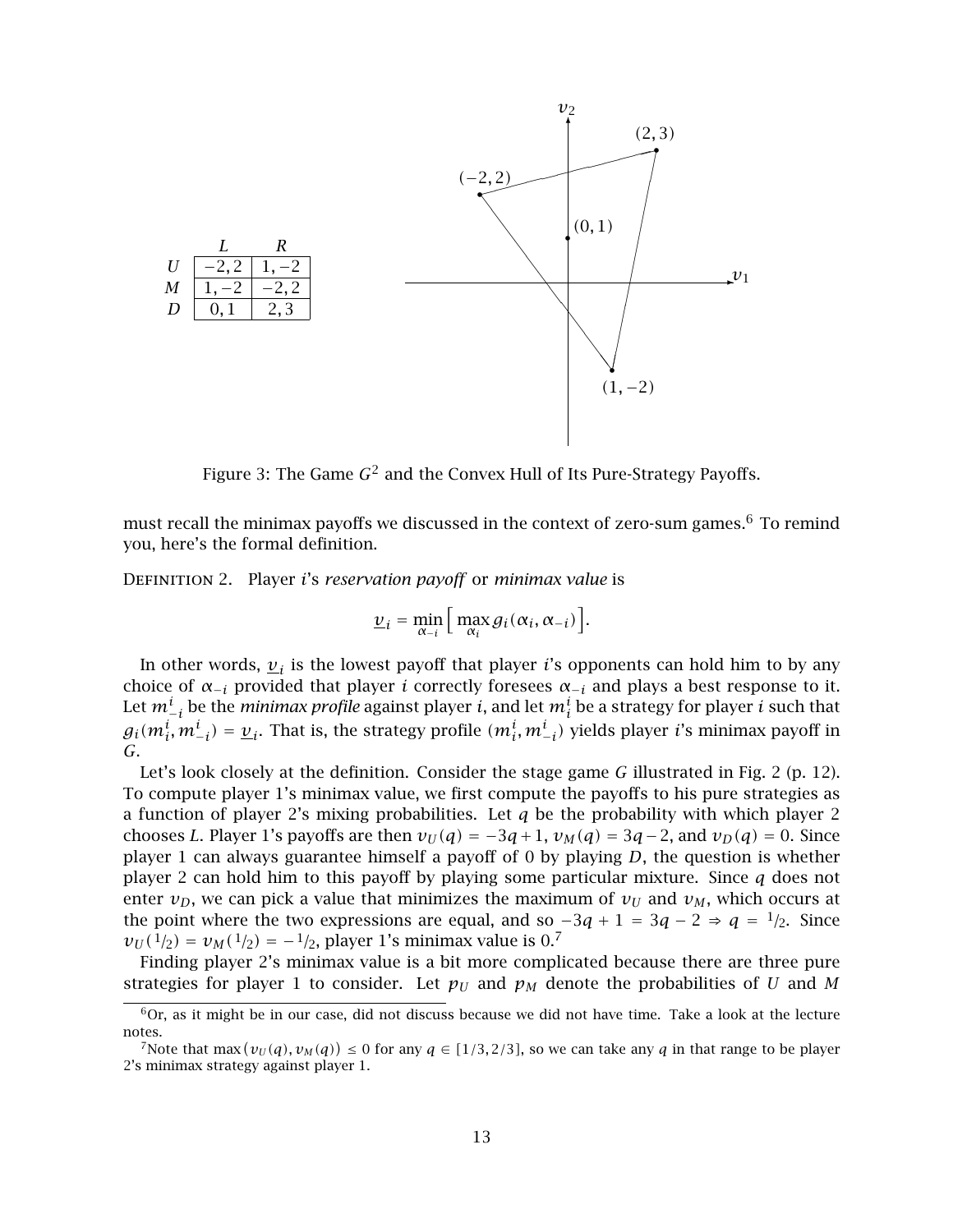respectively. Then, player 2's payoffs are

$$
v_L(p_U, p_M) = 2(p_U - p_M) + (1 - p_U - p_M)
$$
  

$$
v_R(p_U, p_M) = -2(p_U - p_M) + (1 - p_U - p_M),
$$

and player 2's minimax payoff may be obtained by solving

$$
\min_{p_U, p_M} \max[v_L(p_U, p_M), v_R(p_U, p_M)].
$$

By inspection we see that player 2's minimax payoff is 0, which is attained by the profile  $\left(\frac{1}{2}, \frac{1}{2}, 0\right)$ . Unlike the case with player 1, the minimax profile here is uniquely determined: If  $p_U > p_M$ , the payoff to *L* is positive, if  $p_M > p_U$ , the payoff to *R* is positive, and if  $p_U = p_M < \frac{1}{2}$ , then both *L* and *R* have positive payoffs.<br>The minimax payoffs have special role because the

The minimax payoffs have special role because they determine the reservation utility of the player. That is, they determine the payoff that players can guarantee themselves in any equilibrium.

OBSERVATION 2. Player *i*'s payoff is at least  $v_i$  in any static equilibrium and in any Nash equilibrium of the repeated game regardless of the value of the discount factor.

This observation implies that no equilibrium of the repeated game can give player *i* a payoff lower than his minimax value. We call any payoffs that Pareto dominate the minimax payoffs *individually rational*. In the example game *G*, the minimax payoffs are *(*0*,* <sup>0</sup>*)*, and so the set of individually rational payoffs consists of feasible pairs  $(v_1, v_2)$  such that  $v_1 > 0$  and  $v_2 > 0$ . More formally,

Definition 3. The set of feasible strictly individually rational payoffs is the set

$$
\{v \in V | v_i > \underline{v}_i \forall i\}.
$$

In the example in Fig. 2 (p. 12), this set includes all points in the small right-angle triangle cornered at *(*0*,* <sup>0</sup>*)* and *(*0*,* <sup>1</sup>*)*.

We now state two very important results about infinitely repeated games. Both are called "folk theorems" because the results were well-known to game theorists before anyone actually formalized them, and so no one can claim credit. The first folk theorem shows that any feasible strictly individually rational payoff vector can be supported in a Nash equilibrium of the repeated game. The second folk theorem demonstrates a weaker result that any feasible payoff vector that Pareto dominates any static equilibrium payoffs of the stage game can be supported in a subgame perfect equilibrium of the repeated game.

Theorem 1 (A Folk Theorem). *For every feasible strictly individually rational payoff vector v*, there exists a <u>δ</u> < 1 such that for all δ ∈ ( $δ$ , 1) there is a Nash equilibrium of  $G(δ)$  with *payoffs v.*

The intuition of this theorem is simply that when the players are patient, any finite oneperiod gain from deviation is outweighed by even a small loss in utility in every future period. The proof constructs strategies that are unrelenting: A player who deviates will be minimaxed in every subsequent period.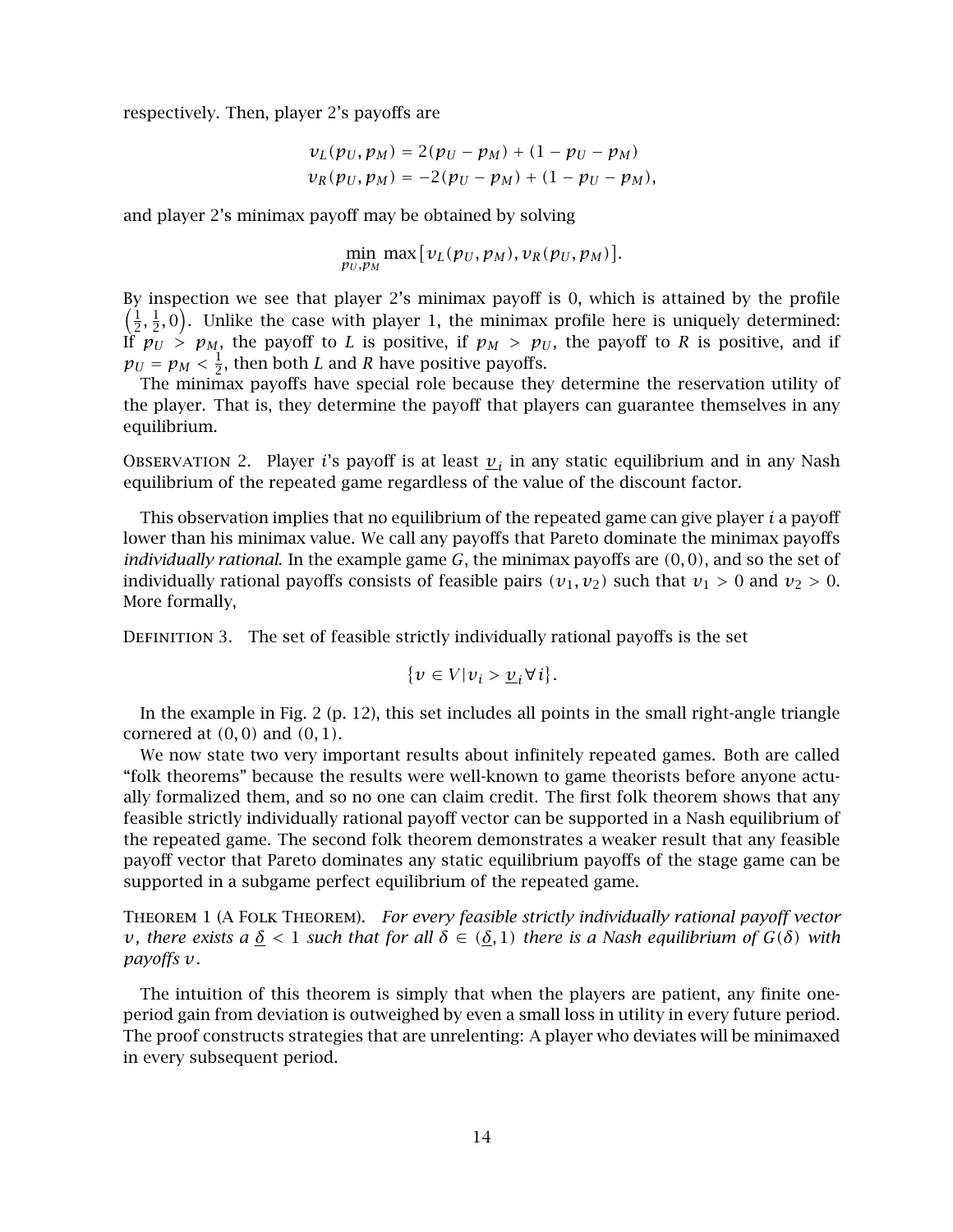*Proof.* Assume there is a pure strategy profile *a* such that  $g(a) = v^8$ . Consider the lowing strategy for each player *i*: "Play *a*, in period 0 and continue to play *a*, as long following strategy for each player *i*: "Play  $a_i$  in period 0 and continue to play  $a_i$  as long as (i) the realized action profile in the previous period was *a*, or (ii) the realized action in the previous period differed from *a* in two or more components. If in some previous period player *i* was the only one not to follow profile *a*, then each player *j* plays  $m_j^l$  for the rest of<br>the game " the game."

Can player *i* gain by deviating from this profile? In the period in which he deviates, he receives at most max<sub>a</sub>  $g_i(a)$  and since his opponents will minimax him forever after, he will obtain  $v_i$  in all periods thereafter. Thus, if player *i* deviates in period *t*, he obtains at most

$$
(1 - \delta^t)v_i + \delta^t(1 - \delta) \max_a g_i(a) + \delta^{t+1} \underline{v}_i.
$$

To make this deviation unprofitable, we must find the value of  $\delta$  such that this payoff is strictly smaller than the payoff from following the strategy, which is  $v_i$ :

$$
(1 - \delta^{t})v_{i} + \delta^{t}(1 - \delta) \max_{a} g_{i}(a) + \delta^{t+1} \underline{v}_{i} < v_{i}
$$
\n
$$
\delta^{t}(1 - \delta) \max_{a} g_{i}(a) + \delta^{t+1} \underline{v}_{i} < \delta^{t} v_{i}
$$
\n
$$
(1 - \delta) \max_{a} g_{i}(a) + \delta \underline{v}_{i} < v_{i}
$$

For each player *i* we define the critical level  $\delta_i$  by the solution to the equation

$$
(1 - \underline{\delta}_i) \max_a g_i(a) + \underline{\delta}_i \underline{v}_i = v_i.
$$

Because  $v_i < v_i$ , the solution to this equation always exists with  $\delta_i < 1$ . Taking  $\delta = \max_i \delta_i$ completes the argument. Note that when deciding whether to deviate, player *i* assigns probability 0 to an opponent deviating in the same period. This is what Nash equilibrium requires: Only unilateral deviations are considered.  $\Box$ 

Although this result is somewhat intuitive, the strategies used to prove the Nash folk theorem are not subgame perfect. The question now becomes whether the conclusion of the folk theorem applies to the payoffs of perfect equilibrium. The answer is yes, as shown by the various perfect folk theorem results. Here we show a popular, albeit weaker, one due to Friedman (1971).

Theorem <sup>2</sup> (Friedman, 1971). *Let α*<sup>∗</sup> *be a static equilibrium with payoffs <sup>e</sup>. Then for any*  $v \in V$  *with*  $v_i > e_i$  *for all players i, there is a*  $\delta$  < 1 *such that for all*  $\delta$  >  $\delta$  *there is a subgame perfect equilibrium of*  $G(\delta)$  *with payoffs*  $v$ *.* 

*Proof.* Assume there is a strategy profile  $\hat{a}$  such that  $g(\hat{a}) = v^9$ . Consider the following rategy profile: "In period 0 asch player *i* player *i*, Each player *i* continues to play  $\hat{a}$ , as long strategy profile: "In period 0 each player *i* plays  $\hat{a}_i$ . Each player *i* continues to play  $\hat{a}_i$  as long as the realized action profiles were  $\hat{a}$  in all previous periods. If at least one player did not play according to  $\hat{a}$ , then each player plays  $\alpha_i^*$  for the rest of the game."<br>This strategy profile is a Nash equilibrium for  $\delta$  large enough that

This strategy profile is a Nash equilibrium for *δ* large enough that

$$
(1-\delta)\max_{a}g_i(a)+\delta e_i < v_i.
$$

<sup>&</sup>lt;sup>8</sup>This is unnecessary. The proof can be modified to work in cases where  $\nu$  cannot be generated by pure strategies. It is messier but the logic is the same.

<sup>&</sup>lt;sup>9</sup>Again, if this is not the case, we have to use the public randomization technique that I mentioned above.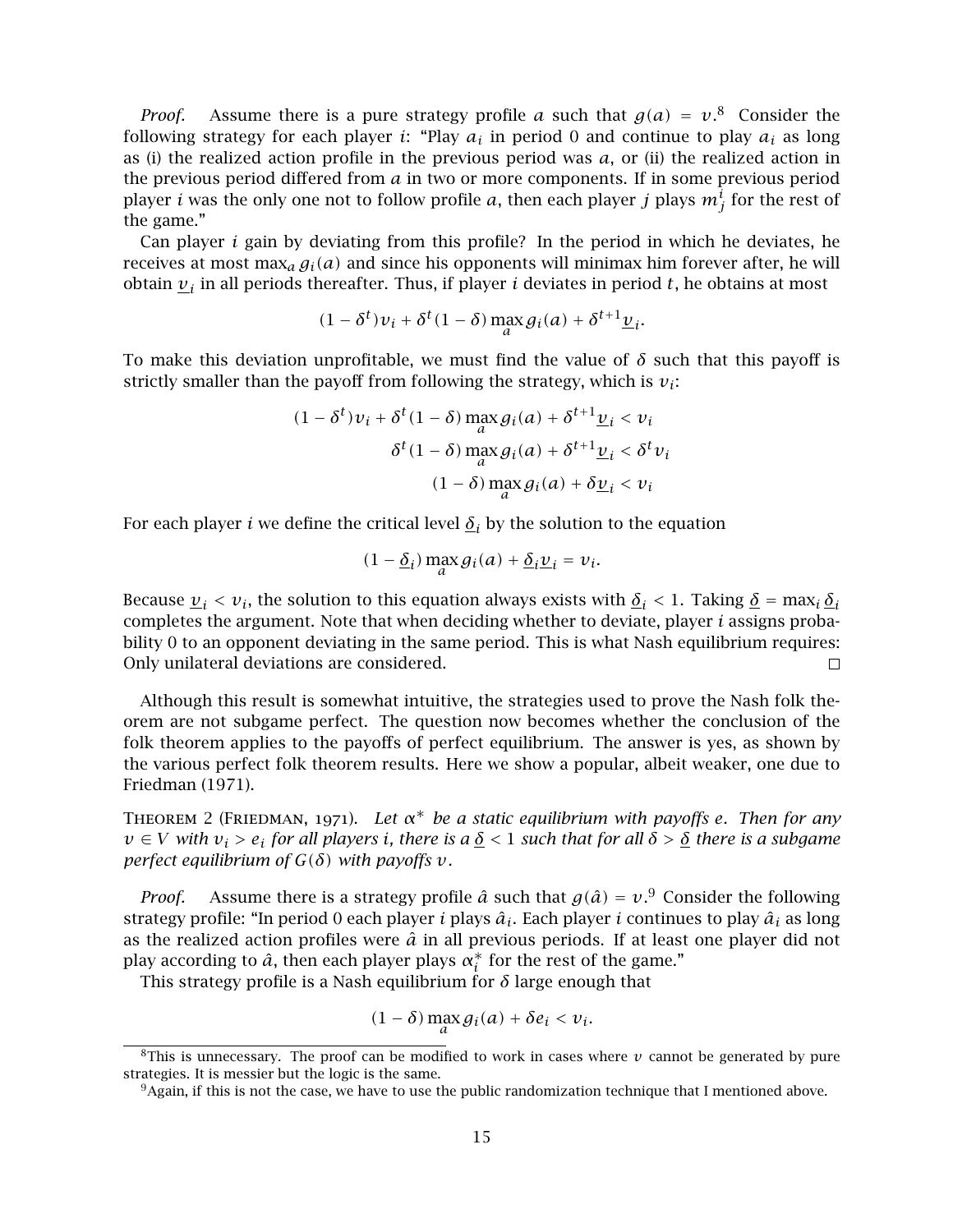This inequality holds strictly at  $\delta = 1$ , which means it is satisfied for a range of  $\delta < 1$ . The strategy profile is subgame perfect because in every subgame off the equilibrium path the players play *α*<sup>\*</sup> forever, which is a Nash equilibrium of the repeated game for any static equilibrium *α*<sup>\*</sup>. equilibrium *α*∗.

You probably recognize a variant of the Grim Trigger strategy in the proof above. This is precisely the case and various folk theorems are usually proved by using various trigger strategies of the sort because they are the simplest punishment strategies. The Grim Trigger in RPD works because it prescribes switching to *(D, D)* for both players should one of them defect. Since *(D, D)* is a Nash equilibrium of PD, Friedman's folk theorem can be applied directly. In this case, since the unique Nash equilibrium payoffs are *(*1*,* <sup>1</sup>*)*, the theorem tells us that any payoff vector  $(v_1, v_2)$  with  $1 < v_i \leq 3$  can be supported in a subgame perfect equilibrium of the RPD. In other words, just about anything is possible!

Friedman's theorem is weaker than the folk theorem except in cases where the stage game has a static equilibrium in which players obtain their minimax payoffs. This requirement is quite restrictive although it does hold for the Prisoner's Dilemma. However, there are "perfect folk theorems" that show that for any feasible, individually rational payoff vector, there is a range of discount factors for which that payoff vector can be obtained in a subgame perfect equilibrium.

The folk theorems show that standard equilibrium refinements like subgame perfection do very little to pin down play by patient players. Almost anything can happen in a repeated game provided that the players are patient enough. It is troubling that game theory provides no mechanism for picking any of these equilibria over others. Economists usually focus on one of the efficient equilibria, typically a symmetric one. The "argument" is that people may coordinate on efficient equilibria and cooperation is more likely in repeated games. Of course, this "argument" is simply a justification and is not part of game theory. There are other refinements, e.g. "renegotiation proofness" that reduces the set of perfect equilibrium outcomes.

#### **4 Some Problems**

#### **4.1 Feasible Payoffs**

Consider the game in Fig. 4 (p. 16). Find the convex hull of the feasible payoffs. Find the set of all feasible, strictly individually rational payoffs.

|   |      | R    |
|---|------|------|
| H | -2.2 |      |
| М |      | -2.2 |
| D | 0. 1 | -3   |
|   |      |      |

Figure 4: An Example Game.

The convex hull of feasible payoffs is the set of all points in the rectangle with vertices *(*−2*,* <sup>2</sup>*)*, *(*−1*,* <sup>−</sup>3*)*, *(*1*,* <sup>−</sup>2*)*, and *(*0*,* <sup>1</sup>*)*. Let *r* denote the probability that player 2 chooses *L*. Player 1's expected payoff from *U* is  $-2r + (1 - r) = 1 - 3r$ . The expected payoff from *M* is  $3r - 2$ . The expected payoff from *D* is  $r - 1$ . Plotting these functions shows that  $q = \frac{1}{2}$  is the probability that minimaxes player 1 (where player 1 is indifferent among any of his three pure strategies). Player 1's minimax payoff is <sup>−</sup>1*/*2.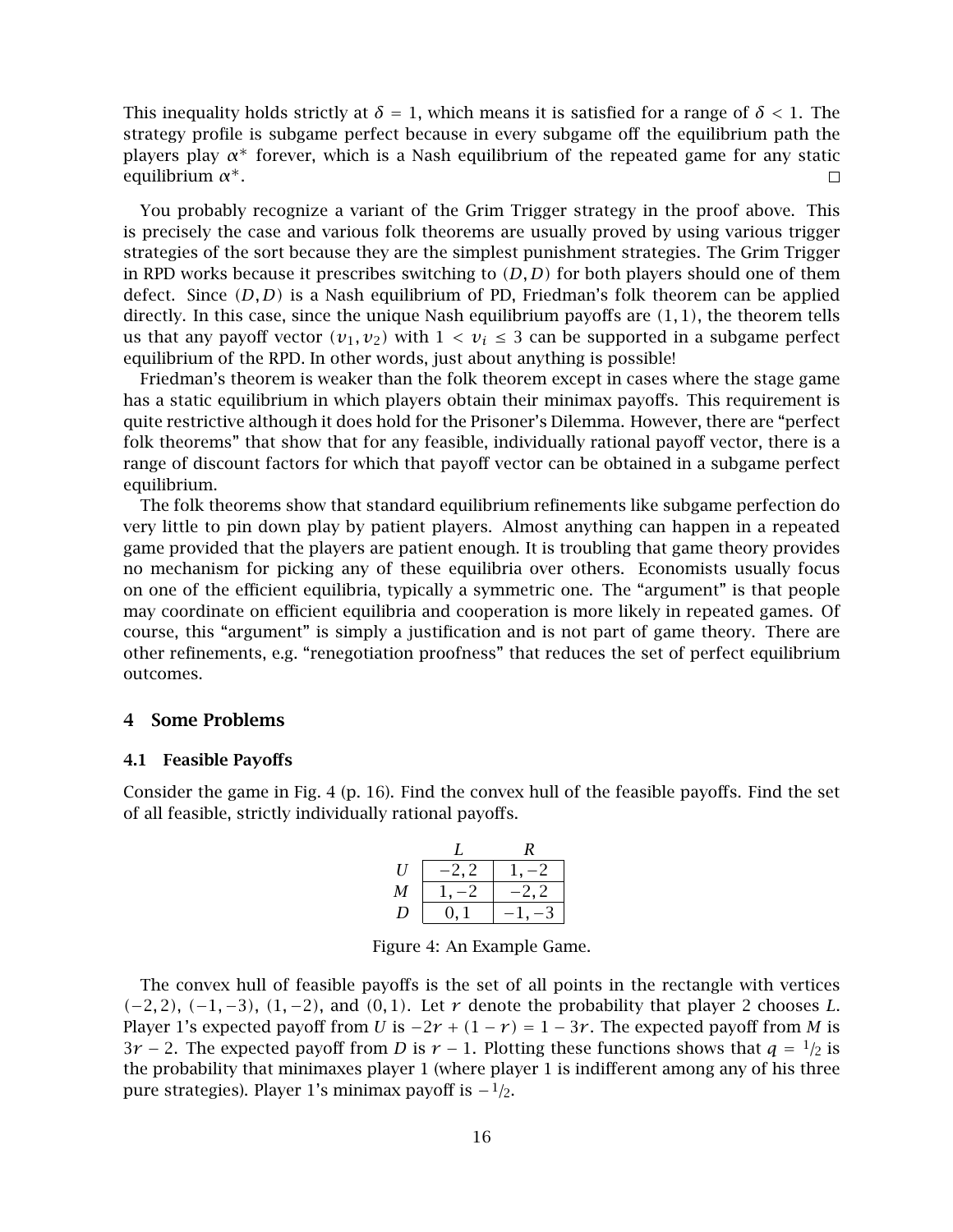Let  $p$  be the probability that player 1 chooses *U* and  $q$  be the probability that he chooses *M*. Player 2's expected payoff from *L* is  $p - 3q + 1$ , and his payoff from *R* is  $p + 5q - 3$ . By inspection (or equating the payoffs), we find that  $p = q = \frac{1}{2}$  is the worst player 1 can do to player 2, in which case player 2's minimax payoff is 0. The set of strictly rational payoffs is the subset of feasible payoffs where  $u_1 \geq -\frac{1}{2}$  and  $u_2 \geq 0$ .

#### **4.2 Subgame Perfection**

Consider now an infinitely repeated game  $G(\delta)$  with the stage game shown in Fig. 5 (p. 17).

|                    | ₹ |  |
|--------------------|---|--|
| $\mathcal{L}$<br>د |   |  |

Figure 5: The Stage Game.

Are the following strategy profiles, as defined in the lecture notes, subgame perfect? Show your work and calculate the minimum discount factors necessary to sustain the subgame perfect equilibrium, if any.

• (TFT, TFT). *Hint: partition payoffs and try using*  $x = \delta^2$ .

The game has four types of subgames, depending on the realization of the stage game in the last period. To show subgame perfection, we must make sure neither player has an incentive to deviate in any of these subgames.

1. The last realization was  $(C, C)$ .<sup>10</sup> If player 1 follows TFT, then his payoff is

$$
(1-\delta)[2+2\delta+2\delta^2+2\delta^3+\cdots]=2.
$$

If player 1 deviates, the sequence of outcomes is  $(D, C)$ ,  $(C, D)$ ,  $(D, C)$ ,  $(C, D)$ , ..., and his payoff will be

$$
(1-\delta)[3+\delta+3\delta^2+\delta^3+3\delta^4+\delta^5+\cdots]=\frac{3}{1+\delta}.
$$

(Here we make use of the hint. The payoff can be partitioned into two sequences, one in which the per-period payoff is 3, and another where the per-period payoff is 1. So we have (letting  $x = \delta^2$  as suggested):

$$
3 + 0\delta + 3\delta^2 + 0\delta^3 + 3\delta^4 + 0\delta^5 + 3\delta^6 + \cdots
$$
  
\n
$$
= 3 + 3\delta^2 + 3\delta^4 + 3\delta^6 + \cdots + 0\delta + 0\delta^3 + 0\delta^5 + \cdots
$$
  
\n
$$
= 3[1 + \delta^2 + \delta^4 + \delta^6 + \cdots] + 0\delta[1 + \delta^2 + \delta^4 + \cdots]
$$
  
\n
$$
= (3 + 0\delta)[1 + \delta^2 + \delta^4 + \delta^6 + \cdots]
$$
  
\n
$$
= 3[1 + x + x^2 + x^3 + x^4 + \cdots]
$$
  
\n
$$
= 3\left(\frac{1}{1 - x}\right)
$$
  
\n
$$
= \frac{3}{1 - \delta^2} = \frac{3}{(1 - \delta)(1 + \delta)}
$$

<sup>10</sup>This also handles the initial subgame.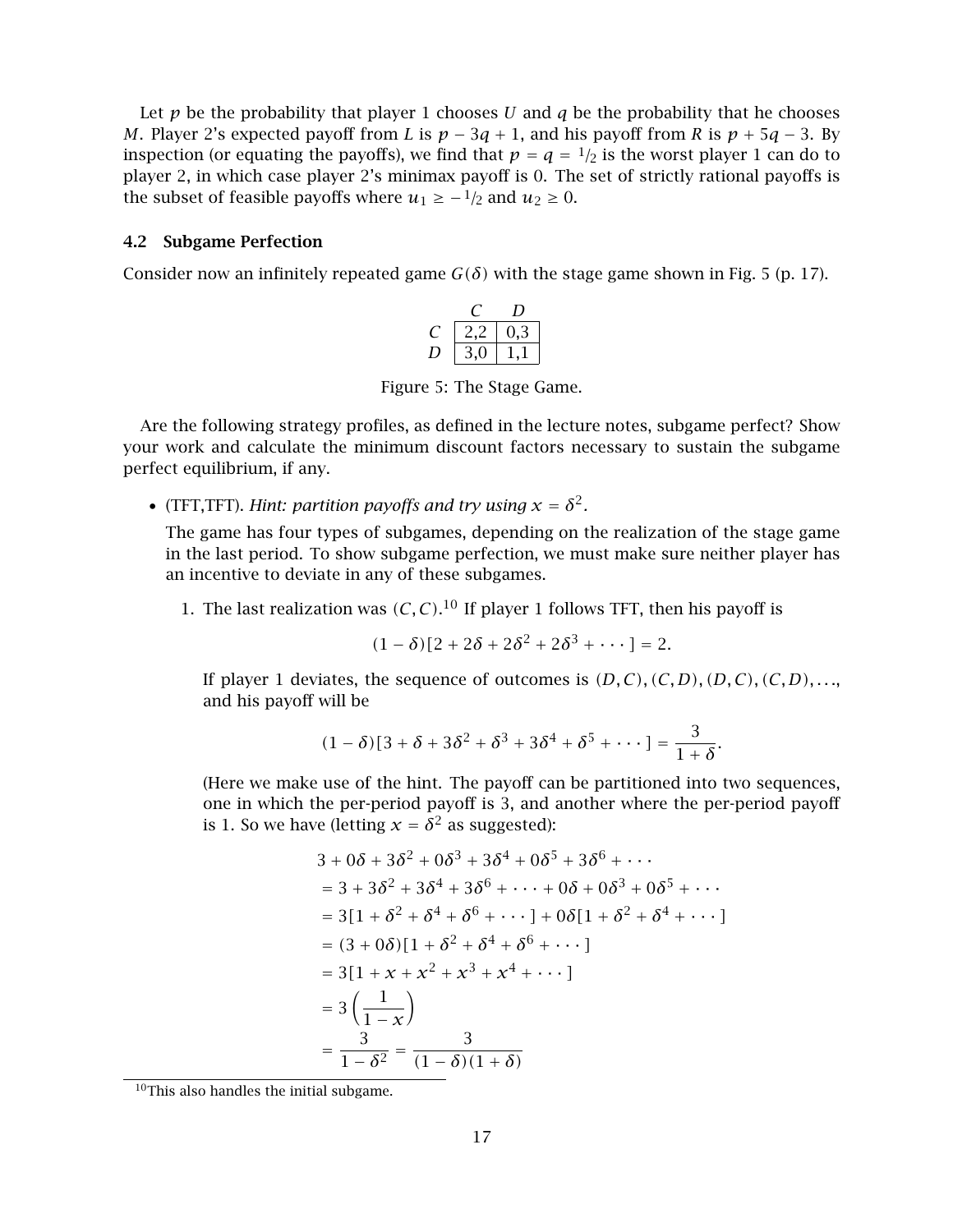Which gives you the result above when you multiply it by  $(1 - \delta)$  to average it. I have not gone senile. The reason for keeping the multiplication by 0 above is just to let you see clearly how you would calculate it if the payoff from *(C, D)* was something else.)

Deviation will not be profitable when  $2 \geq 3/(1+\delta)$ , or whenever  $\delta \geq 1/2$ .

- 2. The last realization was  $(C, D)$ . If player 1 follows TFT, the resulting sequence of outcomes will be  $(D, C), (C, D), (D, C), \ldots$ , to which the payoff (as we just found out above) is  $3/(1 + \delta)$ . If player 1 deviates and cooperates, the sequence will be *(C, C), (C, C), (C, C), . . .*, to which the payoff is 2. So, deviating will not be profitable as long as  $3/(1 + \delta) \ge 2$ , which means  $\delta \le 1/2$ . (We are already in hot water here: Only  $\delta = \frac{1}{2}$  will satisfy both this condition and the one above!)
- 3. The last realization was *(D, C)*. If player 1 follows TFT, the resulting sequence of outcomes will be  $(C, D), (D, C), (C, D), \ldots$  Using the same method as before, we find that the payoff to this sequence is  $3\delta/(1+\delta)$ . If player 1 deviates, the sequence of outcomes will be  $(D, D), (D, D), (D, D), \ldots$ , to which the payoff is 1. Deviation will not be profitable whenever  $3\delta/(1+\delta) \ge 1$ , which holds for  $\delta \ge 1/2$ .
- 4. The last realization was *(D, D)*. If player 1 follows TFT, the resulting sequence of outcomes will be  $(D, D), (D, D), (D, D), \ldots$ , to which the payoff is 1. If he deviates instead, the sequence will be  $(C, D), (D, C), (C, D), \ldots$ , to which the payoff is  $3\delta/(1+\delta)$ . Deviation will not be profitable if  $1 \geq 3\delta/(1+\delta)$ , which is true only for  $\delta \leq 1/2$ .

It turns out that for (TFT,TFT) to be subgame perfect, it must be the case that  $\delta = \frac{1}{2}$ , a fairly hefty knife-edge requirement. In addition, it is an artifact of the way we specified the payoffs. For example, changing the payoff from  $(D, C)$  to 4 instead of 3 results in the payoff for the sequence of outcomes  $(D, C), (C, D), (D, C), \ldots$  to be  $4/(1 + \delta)$ . To prevent deviation in case (a), we now want  $2 \geq 4/(1+\delta)$ , which is only true if  $\delta \geq 1$ , which is not possible. So, with this little change, the SPE disappears. For general parameters, (TFT,TFT) is *not* subgame perfect, except for special cases where it may be for some knife-edge value of *δ*. Therefore, TFT is not all that is so often cracked up to be!

• (TFT,GRIM)

We first check the optimality of player 1's strategy and then the optimality of player 2's strategy.

1. No deviations have occurred in the past. If player 1 follows TFT, the result is perpetual cooperation, and the payoff is 2. If player 1 deviates, the resulting sequence of outcomes is  $(D, C)$ ,  $(C, D)$ ,  $(D, D)$ , .... The payoff is  $(1 - \delta)[3 + \sum_{t=2}^{\infty} \delta^t] =$ <br>  $\frac{3\delta + \delta^2}{2}$  Deviation is not profitable whenever  $1 - 3\delta + \delta^2 < 0$ , which is true for  $3-3\delta+\delta^2$ . Deviation is not profitable whenever  $1-3\delta+\delta^2 \le 0$ , which is true for  $\text{any } \delta \geq (3 - \sqrt{5})/2.$ <br>
Similarly player 2<sup>1</sup>

Similarly, player 2's payoff from following GRIM is 2. If player 2 deviates, the sequence is  $(C, D), (D, D), (D, D), \ldots$  The payoff is  $(1 - \delta)[3 + \sum_{t=1}^{\infty} \delta^t] = 3 - 2\delta$ . This is not profitable for any  $\delta \geq 1/2$ .

2. Player 2 has deviated in the previous period. If player 1 follows TFT, the sequence of outcomes is perpetual defection, from which the payoff is 1. If player 1 deviates,